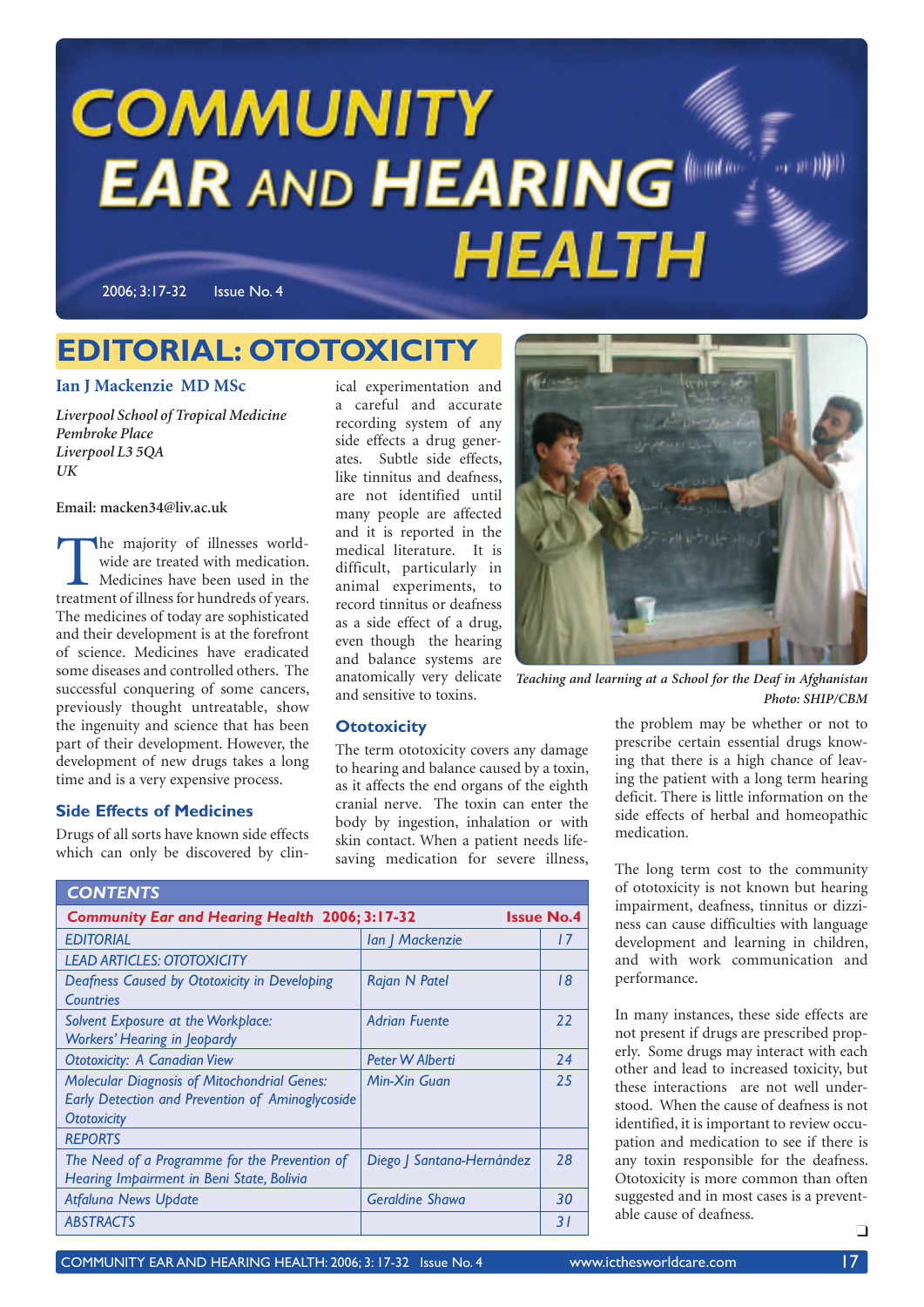### **DEAFNESS CAUSED BY OTOTOXICITY IN DEVELOPING COUNTRIES**

### **Rajan N Patel**

*Medical Student Department of Child and Reproductive Health Liverpool School of Tropical Medicine Pembroke Place Liverpool L3 5QA UK*

#### **Email: rajanpatel86@hotmail.com**

This report attempts to review<br>systematically the current liter-<br>ature on deafness caused by<br>ototoxicity in developing countries and systematically the current literature on deafness caused by ototoxicity in developing countries and make an appraisal of its current status in different regions of the developing world. This involves critically assessing research and accessing routine electronic literature databases.

### **Deafness Worldwide**

Deafness is a worldwide problem. It is estimated that 1:1000 children are born deaf, while 2:1000 children are born hard of hearing.<sup>1</sup> In 2002, the World Health Organization estimated that 250

**Table 2: Causes of Hearing Impairment and/or Balance Problems**

### **Table 1: Grades of Hearing Impairment**

| <b>Grade of impairment</b>                      | <b>Corresponding audiometric ISO* value</b> |  |
|-------------------------------------------------|---------------------------------------------|--|
| 0 - None                                        | 25 dB or better                             |  |
| $I - S$ light                                   | $26-40$ dB                                  |  |
| 2 - Moderate                                    | $41-60$ dB                                  |  |
| 3 - Severe                                      | $61-80$ dB                                  |  |
| $4 -$ Profound                                  | 81 dB or greater                            |  |
| *International Organization for Standardization |                                             |  |

**\*International Organization for Standardization**

million people in the world had a disabling hearing impairment and that twothirds of these people lived in developing countries.2 Furthermore, Torrigiani in Geneva outlined that avoidable hearing impairment and deafness are an important public health problem, particularly in low-income countries. Although infectious conditions, such as otitis media, account for the largest proportion of conductive hearing loss, damage to sensori-neural hearing caused by ototoxic medication has been increasingly reported from countries in recent years.<sup>3</sup>

### **Grades of Hearing Impairment**

Deafness can be expressed as a complete loss in the ability to hear from one or both ears. It can also be described as a hearing threshold of 81dB or greater, averaged at frequencies 0.5, 1, 2, 4 kHz.<sup>2</sup> Table 1 provides the different grades of hearing impairment.<sup>2</sup>

### **Ototoxicity and its Causes**

Ototoxicity refers to the harmful effect of a drug, chemical substance or heavy metal on the organ of hearing or balance, which may lead to a hearing impairment, and/or balance problems. Table 2 displays some of these substances.<sup>3</sup>

| Table 2. Causes of freating thipan ment and/of balance I footeins |                                                                                                 |                                                                             |  |
|-------------------------------------------------------------------|-------------------------------------------------------------------------------------------------|-----------------------------------------------------------------------------|--|
| <b>Aminoglycosides</b>                                            | Gentamicin, streptomycin, kanamycin, amikacin, tobramycin, neomycin,<br>netilmicin, polymyxin-B |                                                                             |  |
| <b>Macrolides</b>                                                 | Erythromycin, azithromycin, clarithromycin                                                      |                                                                             |  |
| <b>Loop diuretics</b>                                             | Furosemide, bumetanide, ethacrinic acid                                                         |                                                                             |  |
| <b>Salicylates</b>                                                |                                                                                                 |                                                                             |  |
| <b>Antimalarials</b>                                              | Quinine, chloroquine (high dosage)                                                              |                                                                             |  |
| Non-steroid anti-inflammatory drugs                               | Naproxen, indomethacin (no definite findings)                                                   |                                                                             |  |
| <b>Anti-neoplastic drugs</b>                                      | Cisplatin, bleomycin, carboplatinum                                                             |                                                                             |  |
| <b>Chelating agents</b>                                           | Desferoxamine                                                                                   |                                                                             |  |
| <b>Topical otological preparations</b>                            | <b>Antibiotic solutions:</b>                                                                    | Neomycin<br>Aminoglycosides<br>Polymyxin-B<br>Chloramphenicol<br>Fosfomycin |  |
|                                                                   | Anti-inflammatory:                                                                              | Propylene-glycol, hydrocortisone                                            |  |
|                                                                   | <b>Antiseptic:</b>                                                                              | Chlorohexidine, povidone-iodine (?)                                         |  |
|                                                                   | Acidifying:                                                                                     | 2% acetic acid solution (?)                                                 |  |
| <b>Chemical agents</b>                                            | <b>Heavy metals:</b>                                                                            | Mercury, lead (Industrial pollution,<br>cosmetics).                         |  |
|                                                                   | Solvents:                                                                                       | Toluene, styrene                                                            |  |
|                                                                   | Others:                                                                                         | Arsenic, cobalt, cyanides, benzene,<br>propylene-glycol, potassium bromide  |  |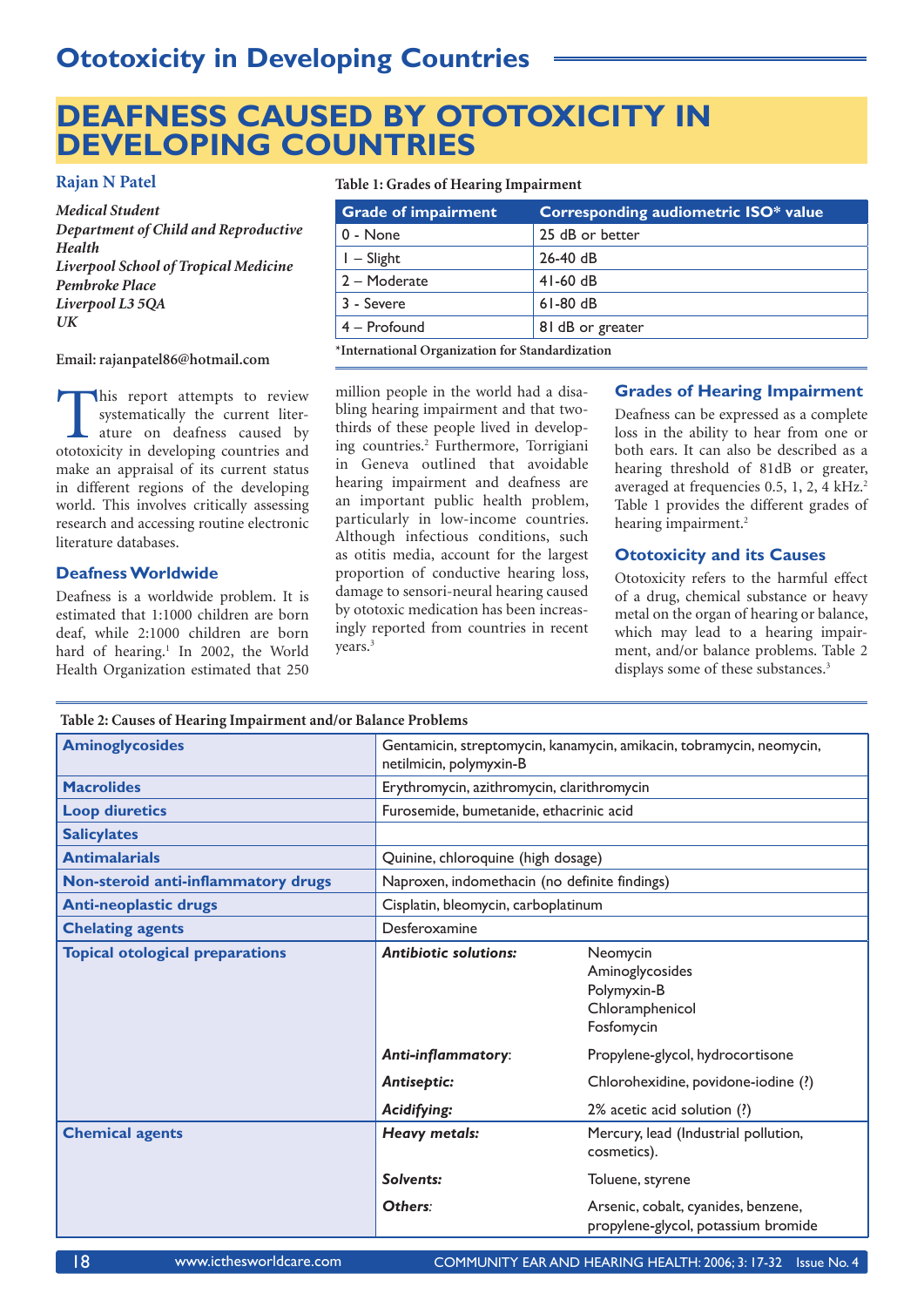Ototoxicity tends to be thought of in the context of drug administration leading to damage of the cochlea or vestibular portion of the inner ear, causing transitional or permanent sensorineural hearing loss (SNHL) and/or vertigo. Antibiotics, diuretics and anti-malarial pharmaceuticals have been implicated as potentially toxic to both the auditory and vestibular systems. Kanamycin and neomycin are perhaps the most alarming ototoxic drugs at this time.<sup>4</sup> This report will later discuss and evaluate the current status of ototoxicity due to these substances. This will be accomplished by assessing and reviewing different literature written about the use of these chemicals in various regions of the world, and in particular, the developing world.

While aminoglycosides have been largely replaced over the last decades by modern antibiotics with fewer side effects, they remain a mainstay in medicine. In fact, they may be the most commonly used antibiotics worldwide, chiefly due to their use in developing countries. Their high efficacy, coupled with extremely low cost, frequently makes aminoglycoside antibiotics the only affordable drugs. Furthermore, since tuberculosis is on the rise worldwide, particularly in low income countries, aminoglycoside use will not be reduced.<sup>5</sup>

Streptomycin and kanamycin are part of the recommended regimen of the World Health Organization against tuberculosis, and their widespread use makes these antibiotics a major cause of preventable hearing loss in the world today.<sup>5</sup> Given that most drug-induced hearing loss is

caused by the prescription of ototoxic drugs, one should assume that preventive measures could be taken effectively. Minja makes reference to the preventability of deafness due to ototoxicity, despite its variety of causes.<sup>1</sup> Suggestions will be made regarding methods and strategies for the prevention of ototoxicity in developing countries.

Another report refers to the extensive use and abuse of aminoglycosides and how they are a major concern.<sup>3</sup> It suggests that the most common cause of hearing impairment from ototoxic damage by drugs is due to injectable aminoglycosides. It is also implied that gentamicin is cheaper than newly available alternatives and, hence, is more widely available. Additionally, WHO recognises that the global resurgence of tuberculosis is leading to greater use of streptomycin.<sup>3</sup> For example, in South Africa, streptomycin and kanamycin form part of the drug regimen administered to multidrug resistant tuberculosis (MDR-TB) sufferers.<sup>6</sup> One of the aims of this report is to ascertain the extent to which these antibiotics are being abused.

This report will also consider the many agents within the workplace, particularly within heavy industry, that can potentially bring about chemical trauma to the ear. Examples include xylene, toluene, mercury, tin, lead and carbon monoxide.<sup>4</sup>

The meaning of a developing country is a final point of importance in this introduction. It has been defined by the World Bank Income Groupings, in which the main criterion for classifying economies is gross national income (GNI) per capita. Based on its GNI per capita, every economy is classified as low income, middle income (subdivided into lower middle and upper middle), or high income. Table 3 identifies some of the developing countries that will be discussed in this report, and others that are noteworthy.<sup>7</sup>

To summarise this introduction to ototoxicity-induced deafness, it is important to note that the global magnitude of the problem is not accurately known and that there is a great need for more detailed research on ototoxicity.

#### **Discussion and Results**

This report will now analyse and review the literature found. It will discuss the current status of ototoxicity in developing countries by comparing results from clinical studies carried out. It will then assess the disagreements, strengths and weaknesses of various papers. The problems facing people in developing countries will also be considered in depth.

The fact that aminoglycosides and other drugs, such as antimalarials, can produce ototoxicity has been well established in both humans and experimental animals. The ototoxicity can take the form of damage to the auditory system or the vestibular system, or both.<sup>8</sup> In one study, Tange et al showed that malaria patients experienced adverse effects related to ototoxicity induced by quinine: 9 had impaired hearing, 11 tinnitus, 8 had feeling of pressure on the ears and 4 felt giddiness.9 While malaria may cause deafness, the drugs used in the treatment are potentially ototoxic. Quinine is the drug of choice in the treatment of chloroquine resistant falciparum malaria in the developing world. Minja observed 354 pupils at a School for the Deaf in Dar es Salaam, of which five had become totally deaf following intravenous infusion of quinine.<sup>1</sup> Table 4 displays the distribution of the 354 children according to causes of deafness. Ototoxicity can be seen as a cause in 20 % of cases.<sup>1</sup>

Studies on the ototoxicity of quinine in humans are scarce, however, and there are still some questions about the reversibility of quinine induced hearing loss. Nevertheless, quinine induced ototoxicity in patients and volunteers appears to be largely, if not completely, reversible.<sup>9</sup> The salicylates and diuretics produce

**Table 3: High Income, Upper Middle Income, Lower Middle Income and Low Income Countries**

| <b>High Income</b> | <b>Upper Middle</b><br><b>Income</b> | <b>Lower Middle</b><br><b>Income</b> | <b>Low Income</b><br>$( $765$ or less) |
|--------------------|--------------------------------------|--------------------------------------|----------------------------------------|
| Australia          | Argentina                            | Brazil                               | <b>Bangladesh</b>                      |
| <b>France</b>      | <b>Barbados</b>                      | China                                | Ghana                                  |
| Germany            | <b>Botswana</b>                      | Colombia                             | India                                  |
| Hong Kong          | Chile                                | Indonesia                            | Kenya                                  |
| Ireland            | Costa Rica                           | <b>Iran</b>                          | Malawi                                 |
| <b>Italy</b>       | Czech Republic                       | Morocco                              | Nepal                                  |
| Japan              | Latvia                               | <b>Namibia</b>                       | Nigeria                                |
| Korea              | Lebanon                              | Paraguay                             | Pakistan                               |
| <b>Netherlands</b> | Malaysia                             | Peru                                 | Sudan                                  |
| Singapore          | <b>Mauritius</b>                     | Philippines                          | Tanzania                               |
| Switzerland        | Mexico                               | South Africa                         | Uganda                                 |
| UK                 | Oman                                 | Sri Lanka                            | Zambia                                 |
| <b>USA</b>         | Poland                               | <b>Thailand</b>                      | Zimbabwe                               |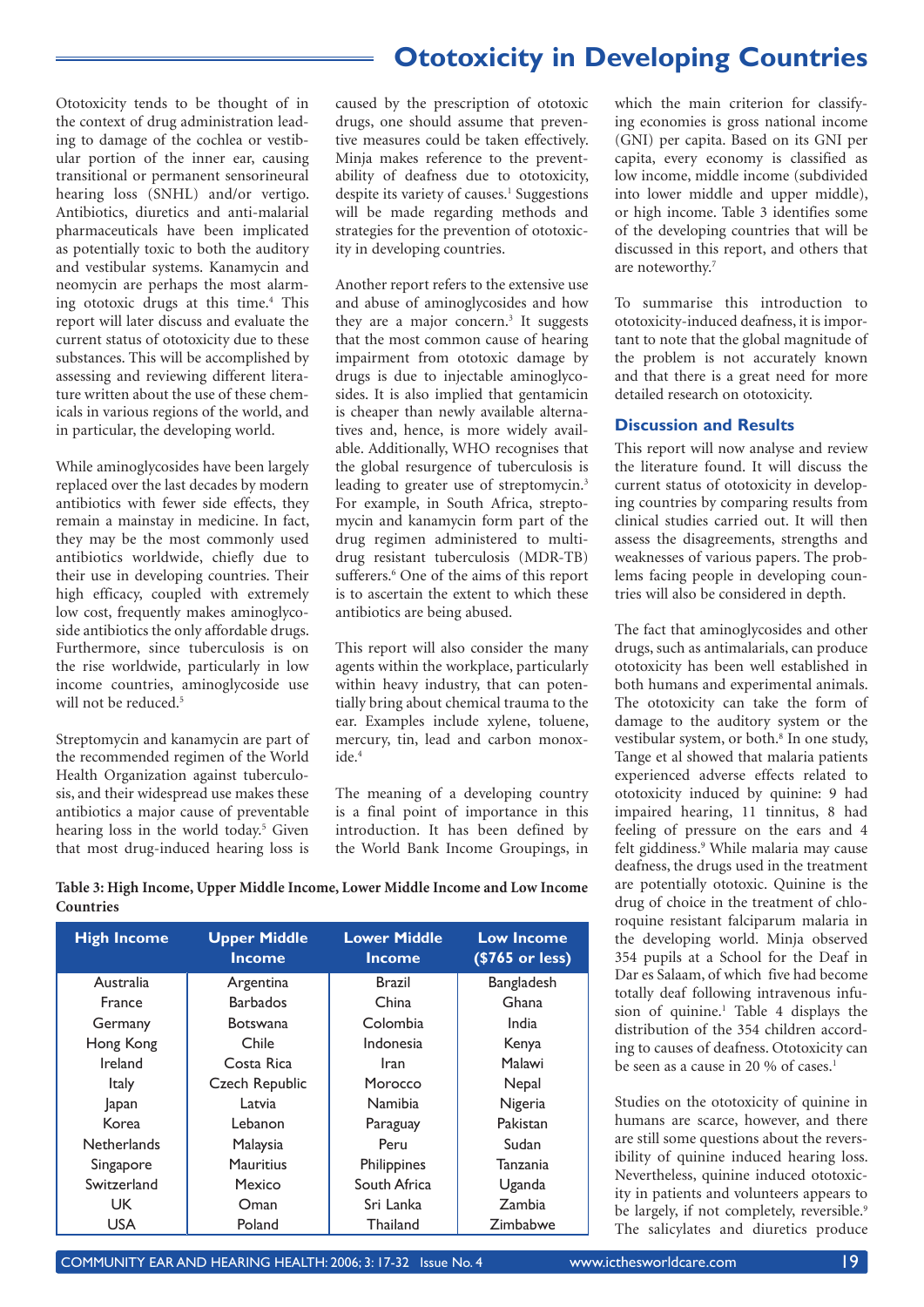**Table 4: Causes of Deafness in Dar-es-Salaam**

| <b>Causes of deafness</b> | <b>No. of children</b> |
|---------------------------|------------------------|
| Meningitis                | 76                     |
| Ototoxicity               | 66                     |
| Mumps                     | 53                     |
| Congenital                | 36                     |
| Otitis media              | 28                     |
| <b>Measles</b>            | 13                     |
| Febrile convulsions       | 5                      |
| Unknown                   | 77                     |

temporary hearing loss that may be reversible, fully or partially, when the patient is taken off the medication.<sup>4</sup>

Conversely, aminoglycosides, such as streptomycin and kanamycin, cause the destruction of outer hair cells and hearing changes are most likely irreversible.<sup>6</sup> These antibiotics alerted the medical community and the public more than any others with regard to the ototoxic side effects of medications. This is despite the fact that at the time of its introduction, streptomycin was the long-sought cure for tuberculosis.<sup>5</sup> Sixty cases treated with streptoduocin and sixty cases treated with streptomycin were studied clinically and by various tests in Kanpur, India to find their ototoxicity. It was established that 25 % of the patients on streptoduocin (mixture of streptomycin and dihydrostreptomycin) developed ototoxicity compared to 10 percent on streptomycin. Table 5 summarises the findings on the incidence of ototoxicity as a result of streptoduocin and streptomycin administration.<sup>10</sup>

It can be noted that the toxicity of streptomycin is almost exclusively directed against the vestibular system, whereas, dihydrostreptomycin (a derivative which is chemically different in only one position of the molecule) can cause irreversible hearing loss.<sup>5,6,10</sup>

In South Africa, streptomycin and kanamycin form part of the drug regimen administered to MDR-TB sufferers. In the Western Cape, the incidence of ototoxicity varies between 0-20%

depending on the type of aminoglycoside.6 As in most developing countries, acquired causes of deafness and hearing impairment are also common in Tanzania. Minja reports that gentamicin and streptomycin, prescribed for treatment of septicaemia and tuberculosis respectively, was a cause of deafness in 18.6% of cases.<sup>1</sup> Other aminoglycosides show varying ototoxic

effects. Gatell et al showed that slight or mild auditory toxicity developed in 42.1% of patients given tobramycin and 35.2 percent of those given amikacin.11

Despite the lack of data on deafness in developing countries, the ototoxic effect of drugs such as aminoglycosides is clear to see. However, there are disagreements between reported incidences of ototoxicity-induced deafness. For example, reports on the toxicity of streptoduocin have been contradictory.<sup>10</sup>

The discrepancy between the incidence rates can be attributed to the criteria used to define ototoxicity by different writers. Most studies consider ototoxicity to have occurred if at any time after a base-line audiogram has been obtained, an increase occurs in the auditory threshold of 15dB or more.<sup>8</sup> Yet, one study describes criteria for auditory dysfunction as a hearing loss greater than 10dB <sup>10</sup> and others use a ≥20dB change in threshold. $11,12$  It is important to note the different definitions for ototoxicity presented by clinical studies in developing countries.

The disagreements between papers can also be accounted for by referring to the patients used in the studies. Screening by questionnaire, otoscopy and tympanometry has been used,<sup>12</sup> whereas Minja relied on the policy of admission to a deaf school in Dar es Salaam.<sup>1</sup> Another study carried out a loudness balance test and a difference limen test (a test of loudness perception) before recruiting,<sup>10</sup> which may have been insufficient. A gold stand-

ard screening process recruited patients with normal hearing from a TB-hospital in the Western Cape, after consent was received, and treated them with streptomycin and kanamycin.<sup>6</sup>

In a number of developing countries, it is reported that sub-standard drugs are readily available. After collecting 96 samples of chloroquine from Nigeria and Thailand, the results indicated that 36.5% were sub-standard.13 Not only does this imply discrepancies in clinical studies, but this may, in itself, be a cause of ototoxicity in developing countries.

Following the industrial revolution, new health hazards appeared, and industrial solvents, chemicals and pollutants became a new category of environmental factors causing hearing loss.<sup>5</sup> For example, in Colombia, environmental causation was found to be a cause of deafness in 33.8% of cases.<sup>14</sup> Most notable among these chemicals, and of concern today, are solvents such as organotoxins or toluene, but also carbon monoxide and a number of lesser-used chemicals which can adversely affect the hearing and balance functions of the inner ear.<sup>5</sup> It is now known that certain organic solvents in industry are ototoxic when inhaled in excess. They may produce brain damage involving the vestibular pathways and the inner ear directly. One must keep in mind agents within the workplace, as well as medications prescribed by health professionals. There is one further area which may be a much greater cause of ototoxic hearing loss than has been recognised up to now - the synergistic action of noise exposure and inhaled volatile organic substances.

As with occupational noise, many developing countries have little or no legislation to prevent critical exposure to toxic substances. Regulations that do exist are poorly enforced and implemented, and many workers remain ignorant of such problems.4

A large proportion of hearing impairment related to ototoxic drugs results from their inappropriate or indiscriminate use by health care providers.<sup>3</sup> In Cambodia,

#### **Table 5 : Ototoxicity after Streptoduocin and Streptomycin Treatment**

| <b>Group</b>         | <b>Total number</b><br>of patients | <b>Auditory</b><br>toxicity | Vestibular<br>toxicity | <b>Auditory and</b><br>vestibular toxicity | Total    |
|----------------------|------------------------------------|-----------------------------|------------------------|--------------------------------------------|----------|
| <b>Streptoduocin</b> | 60                                 |                             |                        |                                            | I5 (25%) |
| <b>Streptomycin</b>  | 60                                 | -                           |                        |                                            | 6(10%)   |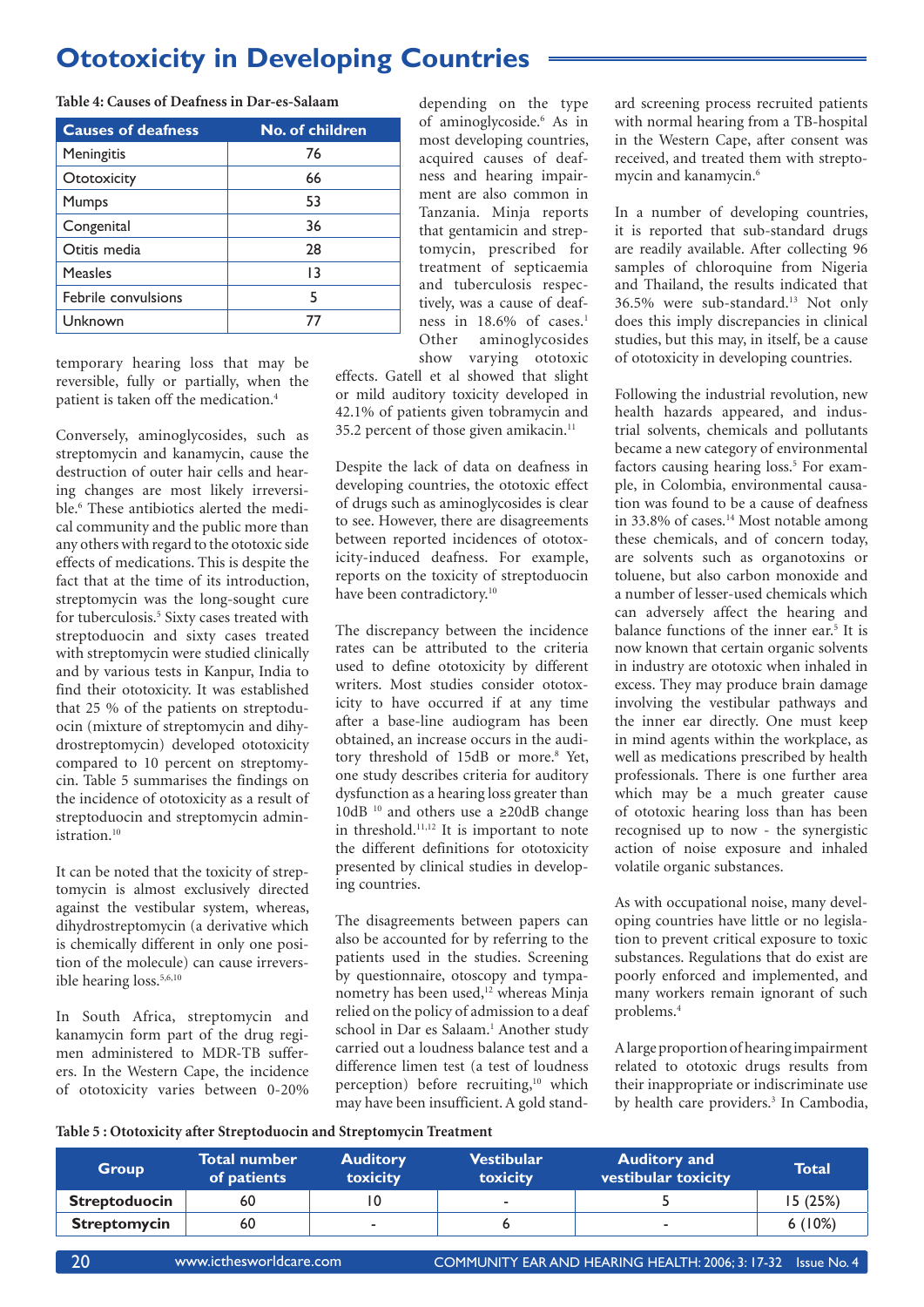as in other developing countries, there is a disturbing tendency for misuse of antibiotics by certain practitioners - for example, the use of antibiotics to prevent infections rather than treat established disease, treatment of untreatable infections, treatment of infections of undetermined origin, without adequate biological knowledge, and frequently improper dosage. Not only does this malpractice encourage increased microbial resistance, but it also raises the potential for ototoxic effects from those drugs that are dangerous to the ear.3,4 In Tanzania, however, these drugs are controlled and strictly available on prescription only, although one study notes that situations arise when the use of drugs (gentamicin and streptomycin) is required in the absence of any substitute.<sup>1</sup>

Health care professionals are not only to blame. Health authorities, in general, can also be put to shame. To date, out of 122 institutions in the Western Cape, South Africa, where aminoglycoside treatment is provided to TB sufferers, ototoxicity monitoring takes place at only one.6 The injudicious use of drugs with ototoxic side-effects can also be attributed to selfdiagnosis and self-medication. The easy availability of these drugs 'over the counter' and without a physician's prescription favours self-medication with potentially harmful drugs.<sup>3</sup>

The ototoxic potential of drugs should be stressed during training of staff, with regular refresher courses to update relevant knowledge.3 This approach is already demonstrated in Dar es Salaam where all health workers are taught about the potential hazard of using these drugs during pregnancy and in treating trivial infections.<sup>1</sup>

It is well known that the use of aminoglycoside antibiotics carries a risk of damage to the cochlea. In spite of the introduction of new classes of antibiotics, the aminoglycosides still remain primary agents of choice in treating serious gramnegative infections.12 Gatell et al also refer to the fact that despite the introduction of new cephalosporins and penicillins, aminoglycosides still have their place amongst treatment options.11 Their low-cost to developing countries is the reason for this. Along with their effectiveness against gram-negative bacteria, this advantage has led to the persistence of aminoglycoside use, especially in countries like South Africa.<sup>6</sup> In some developing countries, the government infrastructure is grossly deficient, unable to provide the high quality, high volume health care services which can cope with the many ototoxicity-related health problems.4

Hearing loss due to ototoxicity is generally irreversible but avoidable in most instances, given proper preventive action through controlled use of drugs in the health care system and by consumers.3 Minja's findings indicate that most (75.8%) of the causes of acquired deafness are preventable through immunisation, early diagnosis and proper treatment of ear infections and avoidance of prescribing ototoxic drugs.<sup>1</sup> The World Health Organization reports that there are no restrictions in most developing countries limiting the availability of drugs causing ototoxicity.<sup>3</sup>

In one study, deafness due to ototoxicity is substantial, yet preventable at primary and secondary levels of health care. The alarming rate of deafness due to the use of ototoxic drugs calls for a deliberate policy to create awareness among prescribers and the public to avoid these drugs as much as possible.<sup>1</sup> In China, aminoglycosides are available with or without prescription; in India, there are strict rules for their delivery, but regulations are not enforced.<sup>3</sup> Legislation should be introduced in countries where it does not yet exist, and, where legislation exists, it should be strictly enforced.

### **Conclusion**

The conclusion to this report considers future problems facing people in lowincome countries and summarises what needs to be done to resolve them. It refers to the limitations and controversies in some of the studies carried out in developing countries.

The global magnitude of the problem of hearing impairment or deafness due to ototoxicity is not accurately known, but it is probably responsible for 3-4% of all deafness in children in developing countries.3 Childhood deafness has two serious consequences; delayed speech and language development, leading to the need for special education. These problems are worse in low-income countries where economic difficulty, human and material resources to enable early diagnosis and appropriate rehabilitation are lacking.<sup>1</sup>

Thus, we need to explore more efficient ways of monitoring, in order to do more with limited resources. Only then will ototoxicity be detected early and the negative side-effects avoided or alleviated.<sup>6</sup> Encouragingly, Schacht and Hawkins believe there is real hope that ototoxicity can be conquered. Simple over-thecounter supplements and medications will become part of an inexpensive pharmacological protection to render druginduced hearing loss a medical concern of the past.<sup>5</sup>

The lack of general knowledge, however, about the risk of ototoxic damage and insufficient public education on ototoxicity is a great obstacle to preventive action. The aim of public education should be to provide individuals with information about the use of medicines in an appropriate way.<sup>3</sup>

In reading ototoxicity-related scientific papers, the existence of limitations and controversies has become apparent. For example, one study reports that for the first 10 courses of aminoglycosides, the therapeutic benefit could be considered to outweigh the risk of cochleotoxicity.<sup>12</sup> The result of this high-dose therapy is contradictory and not in keeping with many other studies.

One particular drawback is the general lack of concern or ignorance towards ototoxicity-induced deafness in developing countries. Small doses of quinine, for example, can cause tinnitus in susceptible persons. However, because of the lack of clinical significance, the interest in the ototoxicity of quinine has been subdued.<sup>9</sup>

In summary, it is important to realise that this report and the studies cited represent only a fraction of the true extent of deafness caused by ototoxicity in developing countries. More research is needed to find out if there is any substance that could reduce damage from ototoxic drugs during their administration. More importantly, national surveillance systems are needed in most developing countries to set up a monitoring system for ototoxic damage.<sup>3</sup>

### **References**

1. Aetiology of deafness among children at the Buguruni School for the Deaf in Dar es Salaam, Tanzania. Minja BM. *Int J Pediatr Otorhinolaryngol.* 1998; **42**: 225-231.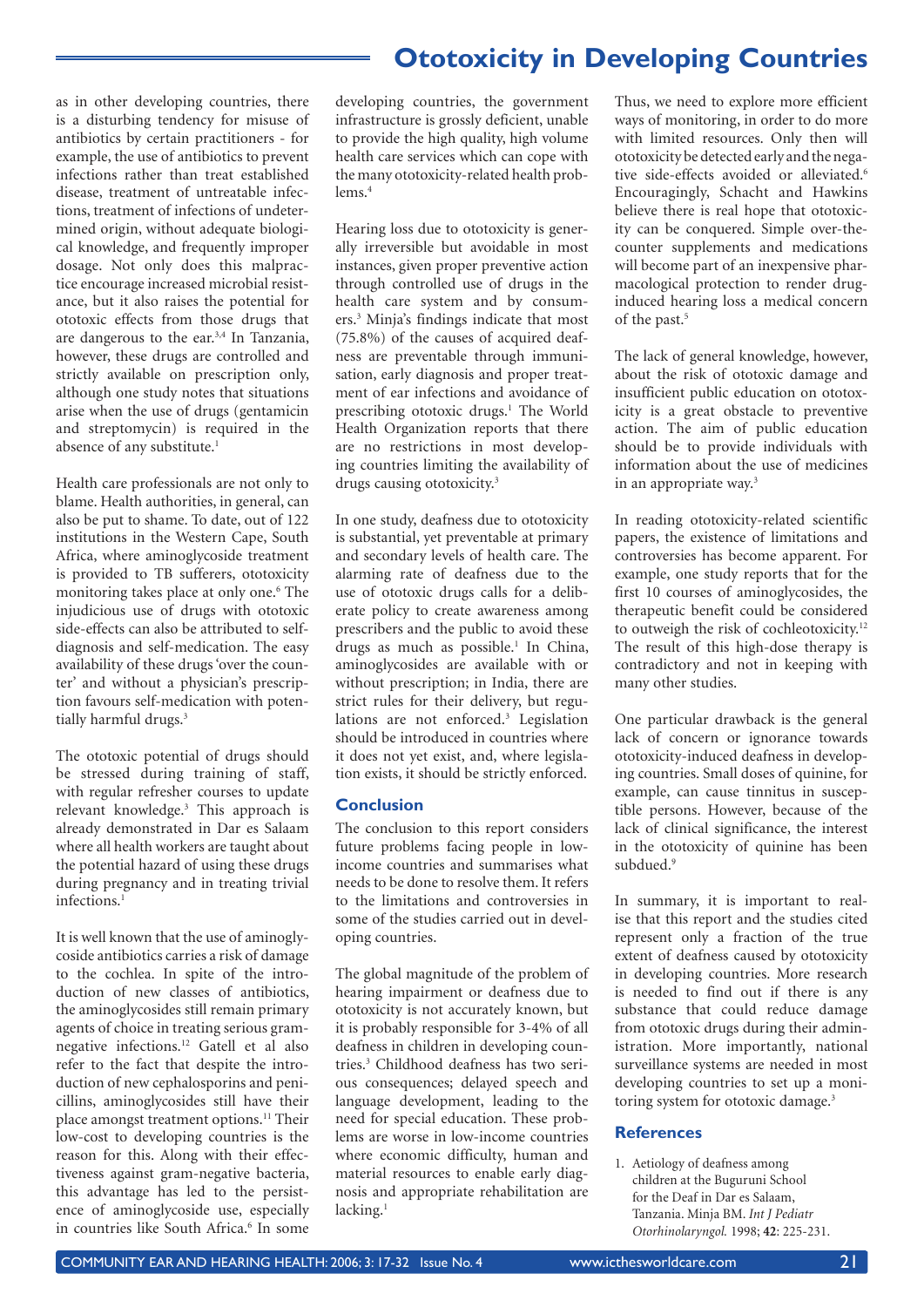- 2. World Health Organization. Facts about deafness. Prevention of blindness and deafness, 2005. www. who.int.pbd/deafness/facts/en/index. html (accessed 29 January 2006).
- 3. World Health Organization. Strategies for prevention of hearing impairment from ototoxic drugs. Report of a WHO informal consultation. WHO/PDH/95.2. Geneva: World Health Organization, 1994.
- 4. Word from Phnom Penh, Cambodia. Vaughan G. Unpublished personal communication, 2006.
- 5. Sketches of otohistory. Part 11: ototoxicity: drug-induced hearing loss. Schacht J, Hawkins JE. *Audiol Neuro-otol.* 2006; **11**(1): 1-6.
- 6. Division of communication sciences and disorders, University of Cape Town. Comparison of conventional pure tone audiometry and 2f1-f2 distortion product otoacoustic emissions in TB sufferers receiving aminoglycosides 2004. www. saslha.co.za (accessed 29 January 2006).
- 7. The World Bank Group. Data and Statistics. Country Groups: By Income, 2005. http://web.worldbank.org/WBSITE/ EXTERNAL/DATASTATISTICS/
- 8. Aminoglycoside-induced hearing loss in humans. Brummett RE, Kaye EF. *Antimicrob Agents Chemother.* 1989; **33**(6): 797-800.
- 9. Ototoxic reactions of quinine in healthy persons and patients with Plasmodium falciparum infection. Tange RA, Dreschler WA, Claessen FAP, Perenboom RM. *Auris Nasus Larynx.* 1997; **24** (2): 131-136.
- 10. A clinical study of ototoxicity due to streptoduocin. Sinha SN. Nigam JP, Narang RK. *Ind J Tub.* 1971; **18**(3): 87-91.
- 11. Comparison of nephrotoxicity and auditory toxicity of tobramycin and amikacin. Gatell JM, San Miguel JG, Zamora L, Araujo V, Bonet M, Bohe M, Jimenez de Anta MT, Farre M, Elena M, Ballesta A, Marin JL. *Antimicrob Agents Chemother.* 1983; **23**(6): 897-901.
- 12. Occurrence and risk of cochleotoxicity in cystic fibrosis patients receiving repeated high-dose aminoglycoside therapy. Mulheran M, Degg C, Burr S, Morgan W, Stableforth DE. *Antimicrob Agents Chemother.* 2001; **45**(9): 2502-2509.
- 13. Assessment of the incidence of substandard drugs in developing countries. Shakoor O, Taylor RB, Behrens RH. *Trop Med Int Health.* 1997; **2**(9); 839-845.
- 14. Study of the aetiology of deafness in an institutionalized population of Colombia. Tamayo ML, Bernal BE, Tamayo GE, Frias JL. *Am J Med.* 1992: **44**(4): 405-408.
- 15. Continuing dysfunctional affects of ototoxicity. Alberti P. Unpublished personal communication, 2006.
- 16. Roland PS, Rutka JA*. In* Ototoxicity. Hamilton. Ontario: BC Decker Inc 2004. ISBN: 1550092634.

 $\Box$ 

### **SOLVENT EXPOSURE AT THE WORKPLACE: WORKERS' HEARING IN JEOPARDY Solvent Exposure at the Workplace**

### **Adrian Fuente BSc**

*Doctoral Student Division of Speech and Hearing Sciences The University of Hong Kong 5F Prince Philip Dental Hospital 34 Hospital Road Hong Kong*

### **Email: afuente@hkusua.hku.hk**

odern industry no doubt brings enormous benefits to our society. New industrial techniques accelerate and improve production. New machinery improves the efficiency of manufacture, often creating better quality products, at a better price for consumers. In developed countries, the use of high technology machinery, as well as the introduction of less toxic raw materials, has allowed workers to have less contact with hazardous chemicals. However, in developing countries newer technology is not always available and non-toxic chemicals are not always used, due to economic factors.

Since the start of the industrial revolution, many raw materials have been identified as dangerous for human health. Organic solvents fall within this category. It has been widely demonstrated that solvents may adversely affect the central and peripheral nervous system and other body structures. More recently, the ototoxic properties of solvents have also been uncovered by a number of different research groups.1,2 Despite this new scientific knowledge, audiologists, industrial hygienists and occupational safety and health professionals have been focused on noise as the main agent capable of inducing hearing loss in the workplace. In developed and some developing countries, workers exposed to solvents

receive epidemiological surveillance programmes focused on the effects of these chemicals on the central nervous system. Currently, in most countries not much attention is paid to the ototoxic properties of solvents. This is surprising, considering the diverse range of solvents in daily use.

### **Solvents and Their Effects**

Solvents are now widely used in industrial processes such as in automotive and aviation fuels, plastics industries, as a thinner for paints, lacquers, coatings, and

dyes - in the manufacture of artificial leather, detergents, medicines, perfumes, fabric and paper coatings, photogravure inks, spray surface coatings and insect repellents (Table 1). In many occupational settings, workers are often exposed to a combination of solvents and other hazardous agents such as noise.3

Focusing on the ototoxic properties of solvents, studies have demonstrated that solvents such as toluene, styrene, and xylene may induce damage on the peripheral auditory system (the cochlea). This means that these chemicals may



*A factory in Vietnam*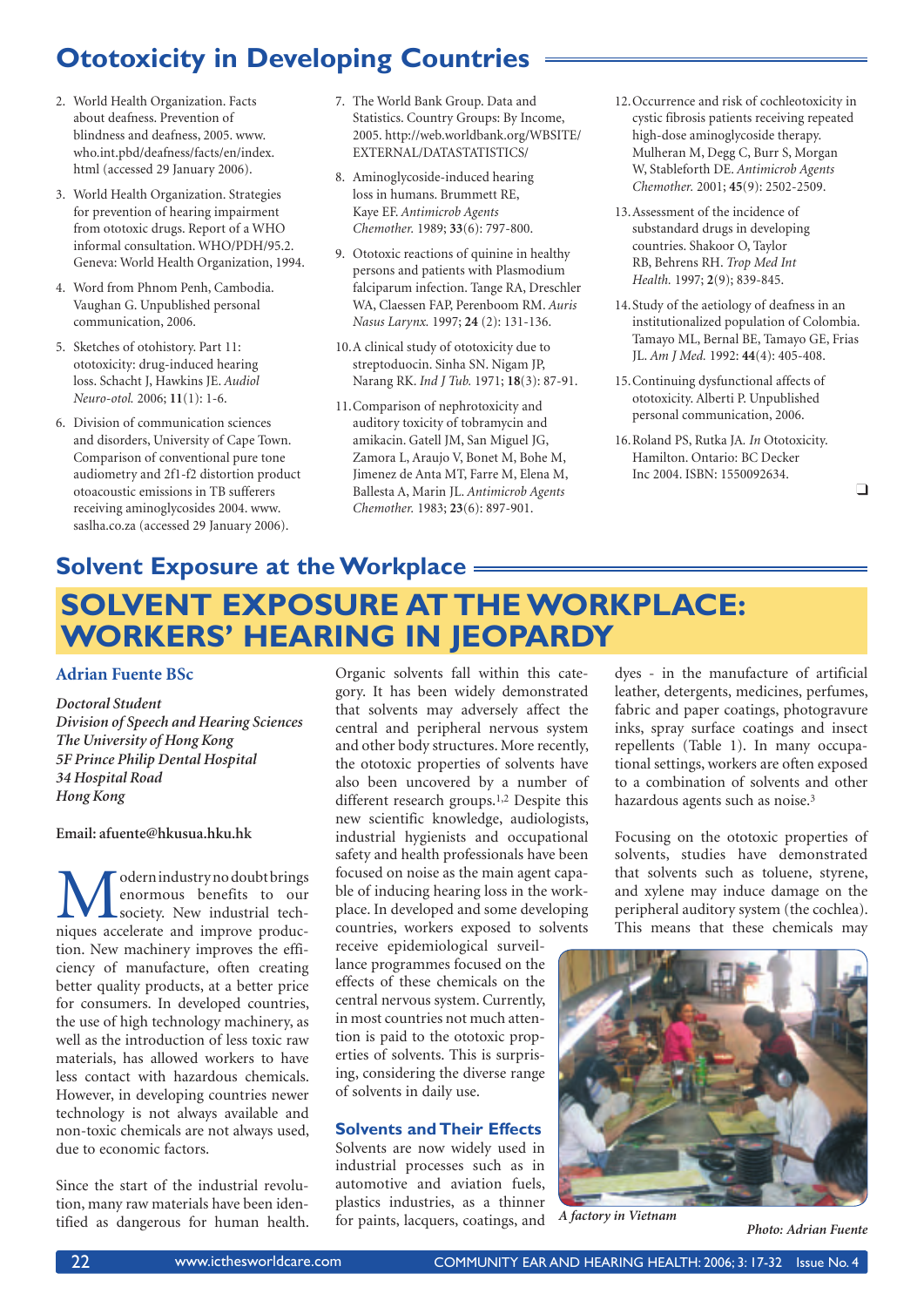### **Solvent Exposure at the Workplace**

**Table 1: Solvents: Effects on Hearing and Recommendations to Avoid Hearing Loss**

| Industrial processes where solvents are used                                                                                   |
|--------------------------------------------------------------------------------------------------------------------------------|
| Toluene: printing, rubber manufacture, wood stains and varnishes, and footwear manufacture.                                    |
| Styrene: pulp and paper manufacture and in plastics, resins, coatings, and paint manufacture.                                  |
| Xylene: paint manufacture, paint stripping, paper coating, pesticide manufacture, pharmaceuticals manufacture<br>and printing. |
| <b>Effects of solvents on hearing</b>                                                                                          |
| <b>Peripheral auditory system:</b> adverse effects on hearing thresholds in a wider range than 4000-6000 Hz.                   |
| Central auditory system: difficulties in discriminating speech, especially in the presence of background noise.                |
| Synergism between solvents and noise                                                                                           |
| Recommendations to avoid solvent-induced hearing loss                                                                          |
| $\checkmark$ Alert both employers and employees to the hazardous effects of solvents on hearing.                               |
| $\checkmark$ Replacement of solvents with less toxic compounds such as water.                                                  |

 $\checkmark$  Implementation of hearing conservation programmes for all workers exposed to solvents, independent of the noise level in the workplace.

adversely affect hearing thresholds. The audiometric pattern of solvent-induced hearing loss is not necessarily the same as that seen in noise-induced hearing loss. The latter typically shows a 'noise notch' around 4000-6000 Hz, while in solventinduced hearing loss a wider range of high frequencies may be affected. Other studies have demonstrated that solvents may also induce damage to the central structures of the auditory system. This means that an affected person may not necessarily have poor hearing thresholds but he or she may encounter difficulties in understanding what others say, especially in the presence of background noise. The effect of solvents on the central auditory system may be related to the ability that solvents have to penetrate into lipid structures.

### **Hearing Health Care and Solvents**

The multiple effects of solvents on the auditory system make it difficult to assess and identify workers with solventinduced hearing loss, especially when hearing health care professionals are unaware of the problem. This scenario becomes more complex still when workers are also exposed to other oto- or neurotoxic agents such as noise. Noise has been extensively recognised as an agent that may induce hearing loss when exposures are above certain limits (85 dBA TWA\*). A number of studies have suggested a synergistic effect on human hearing when noise and solvent exposure occur together. In other words, the combined effect of solvents and noise may induce auditory damage more severe than the effect that each of these

agents may have by itself. Unfortunately, this combination of agents frequently occurs in factories, especially in developing countries. The high intensity of noise produced by non-renovated machinery plus the presence of solvents in the environment, together with the absence of protective equipment or measures to diminish solvent and noise exposure, is commonly seen. Workers may not be exposed necessarily to high intensities of noise, but when solvents are also present, an adverse effect on hearing may still be induced. Hearing conservation programmes should be conducted for all workers exposed to solvents and noise even when the latter is less than 85 dBA TWA. This type of programme should include not only the early detection of hearing loss induced by solvents but also implement the necessary measures to avoid workers being exposed to high intensities of noise and to solvents above the recommended levels.

#### **The Situation in Asia**

At present, there is little consideration of the ototoxic properties of solvents. Many countries still use solvents without control. In Asia, for instance, many factories use high concentrations of solvents in different industrial processes. The footwear industry is a good example. Asia is the dominant producing region in the world. Its contribution to world production of shoes has steadily increased from 51% in 1985 to 63% in 1993, and 77% in 1999, with China by far the first in the world. In China alone, millions of footwear industry workers are likely to be affected.4 Factories of many famous brands have moved to Asia due to the

cheaper costs of labour. However, from the occupational safety and health point of view, the factories are not an improvement. Many of these factories do not control the levels of solvents that they use, and the environmental concentrations of these chemicals at workplaces may be totally unknown. Even worse, regulations concerning the use of ventilation systems and the provision of masks, gloves or other personal protective equipment do not exist in many of these factories. In addition, highly hazardous solvents such as benzene are still being used in many factories of Asian countries. All this makes such factories potentially hazardous for workers. Taking into account this scenario, plus the fact that solvent-induced hearing loss is a relatively recently discovered pathology and, therefore, not widely known among health care professionals, even for those who specialise in occupational medicine, the idea of regular hearing conservation programmes in workers exposed to solvents is still a new one in countries such as China. Recently, new guidelines and standards have emerged in some non-Asian countries that consider the inclusion of workers exposed to ototoxic agents in hearing conservation programmes. These regulations should be considered as a reference by legislators in Asian countries for implementing similar programmes.

*\*TWA means 'time-weighted average': - The average exposure to a contaminant or condition (such as noise) to which workers may be exposed without adverse effect over a period such as in an 8-hour day or 40-hour week. See http://www.answers.com/topic/ time-weighted-average*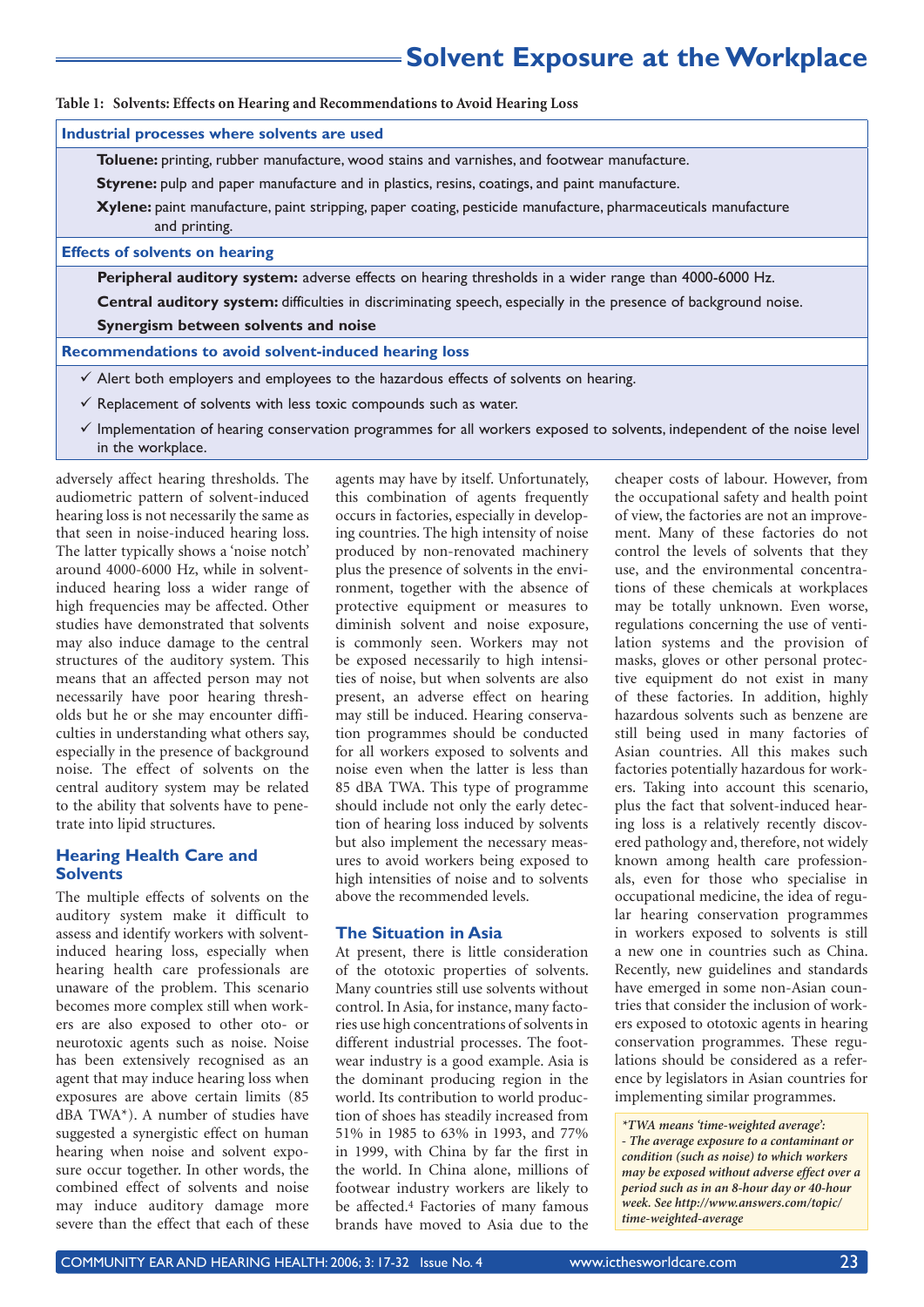### **Solvent Exposure at the Workplace**

### **What We Can Do**

It is within the scope of health care professionals to alert both employers and employees about the hazardous effects of solvents and so help them to avoid solvent-related diseases (Table1). It is the role of the scientific community to work towards the introduction of new non-toxic materials which have similar or better properties than toxic solvents, and, thus, help employers to adapt their factories to use these new raw materials. One example is the possibility of replacing solvents such as toluene or benzene with water in some industrial processes. It is the responsibility of hearing health care professionals to be aware of the adverse

effects of solvents on hearing, especially when they co-exist with noise. Hearing conservation programmes should be implemented for all workers exposed to solvents only, noise only or solvents combined with noise. Research so far has consistently identified solvents as oto- and neurotoxic agents, it is now the responsibility of all of us - researchers, clinicians, workers, and employers to take the necessary actions to avoid solvent-induced hearing loss in workers.

### **References**

**1.** Auditory function after single or multiple exposure to styrene: a review. Morata T C, Campo P. *In* Henderson D, Prasher D,

Kopke R, Salvi R, Hamernik R. Noise induced hearing loss: basic mechanisms, prevention and control, pp 293-304. London: Noise Research Network (2001).

- 2. Auditory and vestibular functions after single or combined exposure to toluene: a review. Morata T C, Nylen P, Johnson A C, Dunn D E. *Arch Toxicol.* 1995; **69**: 431-443.
- 3. Organic solvents in hearing loss: the challenge for audiology. Fuente A, McPherson B*. Int J Audiol*. 2006; **45**: 367-381.
- 4. China's 'Market Economics in Command': Footwear Workers' Health in Jeopardy. Chen M S, Chan A. *Int J Health Serv.* 1999; **29**: 793-811.

### **OTOTOXICITY: A CANADIAN VIEW Ototoxicity: A Canadian View**

**Peter W Alberti MD MB PhD FRCSC FRCS**

*Professor Emeritus Toronto Canada* 

**C**totoxicity continues to be a significant cause of hearing loss and vestibular dysfunction throughout the world lust when one significant cause of hearing loss and vestibular dysfunction throughout the world. Just when one thinks the problem has been virtually eliminated, another cause appears.

### **Ototoxicity in Canada**

The present causes of ototoxicity in Canada include some long standing ones, such as aminoglycosides, although the injudicious and inappropriate systemic use is rare. However, the systemic or local absorption of topically applied aminoglycosides continues to produce hearing loss and imbalance. They may be given as topical ointment or ear drops.

Until quite recently, the most commonly used ear drop in Canada was a gentamicin steroid mix, usually safe in the presence of a disease thickened middle ear mucosa, and if given for a short time, but potentially toxic with longer use, especially in the presence of a thin middle ear mucosa. This was sufficiently serious that Health and Welfare Canada put out a warning notice in 2002 about the hazards of prolonged use. They are being replaced by safer ciprofloxacin, which is, however, up to four times as expensive. Gentamicin containing ointments may be used to treat burns or infected skin sites around catheters, such as are used for intra-peritoneal dialysis. Any renal compromise potentiates the ototoxic effects of aminoglycosides because they will not be excreted, leading to cumulative high (and toxic) blood levels. Quite a few elderly patients on temporary renal dialysis recover from their renal shutdown only to find themselves ataxic, and even with bobbing oscillopsia. (Oscillopsia - the sensation that viewed objects are moving or wavering back and forth).

### **Immigrants from China and Eastern Europe**

Canada is a land of immigrants, no more so at present than Chinese. It is not well recognised that some Chinese suffer from an (m)RNA transmitted hereditary susceptibility to the ototoxic affects of aminoglycosides. If it has not already done so, it will inevitably lead to more unexpected vestibular disturbance and hearing loss. A small but steady number of immigrants with ototoxic hearing loss were treated with streptomycin or gentamicin in Eastern Europe for long periods - for infections which in Canada would have been treated by safer (but costlier) antibiotics. Likewise, immigrants arrive with hearing loss caused by quinine and other antimalarial treatment, either those cured of cerebral malaria, or long time regular consumers, often retired regular soldiers.

### **Medications**

Aminoglycosides are still used to treat severe infections such as caused by motor vehicle accidents or gunshot wounds. The writer has seen a patient with bobbing oscillopsia which was the result of treatment by gentamicin for multiple bowel

perforations caused by bullets. Here, although the risk was known, life saving therapy took precedence over saving the sense of balance.

New medications may bring their own problems. This was seen with cisplatin, a useful but initially unrecognised ototoxic agent; its very success in treating malignant disease led to the discovery of long term side effects of the therapy. This still may not be recognised and the patients may suffer unnecessarily from a hearing loss which could be rehabilitated with a hearing aid.

### **Noise and Organic Solvents**

There is one further area which may be a much greater cause of ototoxic hearing loss than has been recognised up to now - the synergistic action of noise exposure and inhaled volatile organic solvents. It is now known that certain organic solvents used in industry are ototoxic when inhaled to excess. They may produce brain damage involving the vestibular pathways and they may involve the inner ear directly. The most used chemical is toluene, but workers in the petrochemical industry are also at risk, as are those using some of the adhesives which have replaced riveting in the aerospace industry. It has been shown that toluene, certainly, and other solvents may act synergistically with noise, so that safe levels of one may still lead to hearing loss if the worker is exposed to both simultaneously, as often happens. The loss is similar to that produced by excessive noise exposure, but greater than would be expected from the noise dose alone.  $\Box$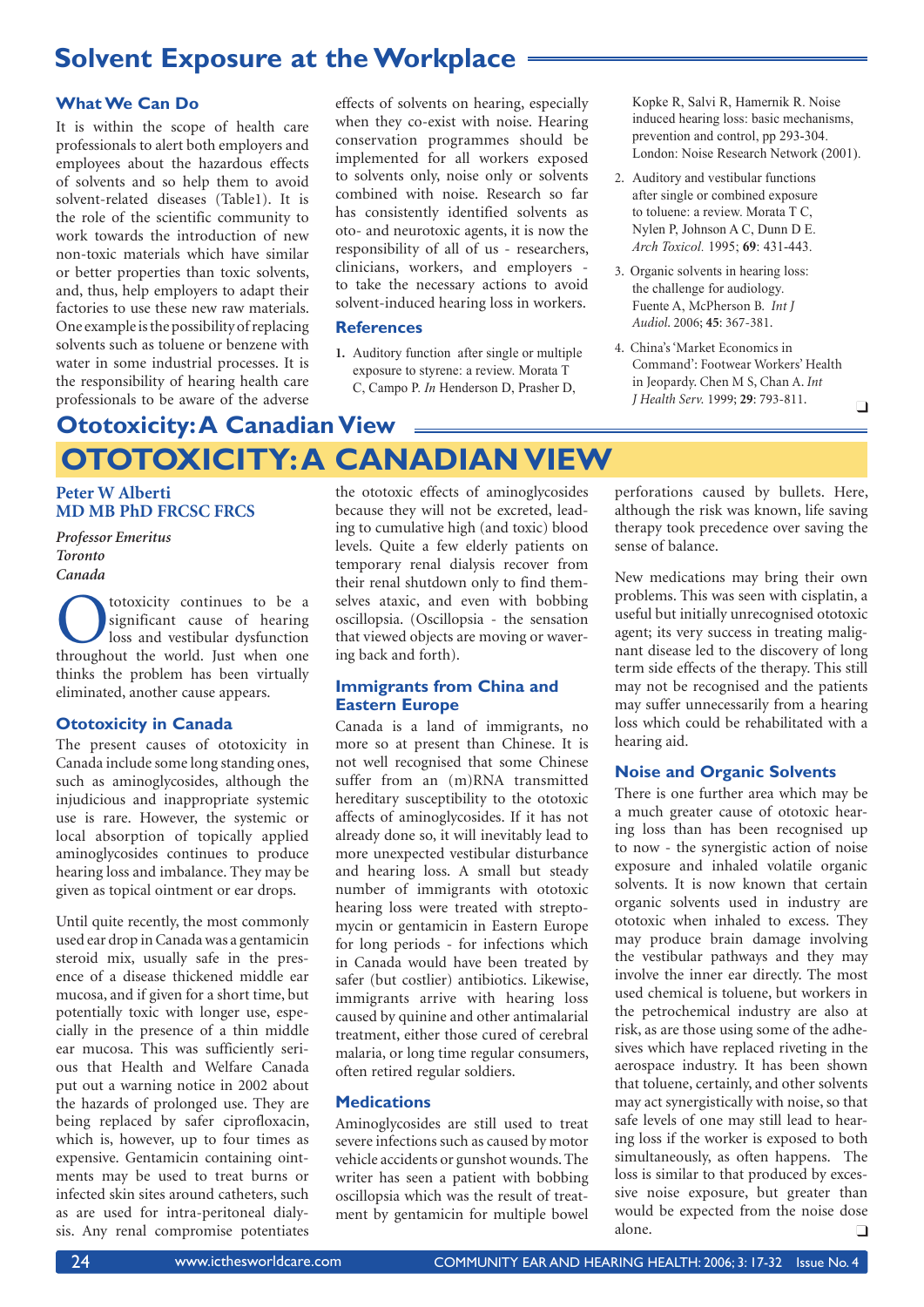### **Ototoxicity: Genetic Aspects**

### **MOLECULAR DIAGNOSIS OF MITOCHONDRIAL GENES: EARLY DETECTION AND PREVENTION OF AMINOGLYCOSIDE OTOTOXITY**

**Min-Xin Guan PhD**

*Division of Human Genetics and Center for Hearing and Deafness Research Cincinnati Children's Hospital Medical Center Cincinnati, Ohio 45229 USA*

**E-mail: min-xin.guan@chmcc.org**

### **Hearing Loss; Gene Aberrations and Ototoxic Drugs**

**T** earing loss is one of the most common human sufferings,  $L$  affecting one in 1000 newborns.<sup>1</sup> Hearing loss can be caused by gene aberrations or environmental factors, including ototoxic drugs such as aminoglycoside antibiotics.<sup>2</sup> These antibiotics, such as gentamicin, streptomycin, kanamycin and tobramycin, are clinically important drugs. They are particularly active against aerobic, gram-negative bacteria and act synergistically against certain gram-positive organisms. In developed countries, these drugs are mainly used in the treatment of hospitalised patients with aerobic gram-negative bacterial infections, particularly in patients with chronic infections such as cystic fibrosis or tuberculosis. However, in developing countries, aminoglycosides are more routinely used, even for relatively minor infections. The use of these drugs can frequently lead to toxicity, which involves the renal, auditory and vestibular systems.3,4,5 The renal impairment is usually reversible, but the auditory and vestibular ototoxicity is frequently irreversible. Although all of the aminoglycosides are capable of affecting cochlear and vestibular functions, some (streptomycin and gentamicin) produce predominately vestibular damage, while others (neomycin and kanamycin) cause mainly cochlear damage. Tobramycin affects both equally.4

### **Aminoglycosides; Dosage and Age of Patients**

In the United States, almost 4 million courses of aminoglycosides are administrated annually.<sup>6</sup> It is estimated that at least 2-5% of patients treated with these antibiotics develop clinically significant

hearing loss.<sup>7,8</sup> The problem of ototoxic side effects is more acute in developing countries, where highly effective and low cost drugs such as aminoglycosides are often prescribed without adequate monitoring. Due to the widespread use of these antibiotics, 20-30% of two cohorts of Chinese deaf populations could be due to the administration of various aminoglycosides.9,10 The type and doses of aminoglycoside medication, the length of treatment, and age at the time of drug administration may relate to the

severity of hearing impairments in some subjects. At very high dose of these drugs, most individuals will exhibit toxicity. By contrast, some patients developed aminoglycoside-induced hearing loss after treatment with conventional doses, even one dose of a drug, over a short period.

### **Maternal Transmission and Mutations**

In familial cases of ototoxic deafness, the aminoglycoside hypersensitivity is often maternally transmitted.9,10 In these families, a woman carrying the trait will have inherited the trait, but only a female can pass the trait on to the subsequent generation. The maternal transmission of deafness suggested that mutation(s) (changes in the gene) in mitochondrial DNA (mtDNA) could be the molecular basis for this susceptibility.5,11 Mutational analyses of the mitochondrial genome of families with maternally transmitted aminoglycoside ototoxicity have led to the identification of several ototoxic mtDNA mutations, especially the A1555G and C1494T mutations in the 12S ribosomal RNA (rRNA).11,12,13 Both A1555G and C1494T mutations are located at the highly conserved aminoacyl-tRNA binding site (A-site) of the small ribosomal sub-unit, which is an important locus of action for aminoglycosides.14,15 In human 12S rRNA, the 1494C and 1555G bases are in apposition to each other but do not form a base pair. However, if the C at position 1494 is mutated to T, or the A at position 1555 is mutated to a G, then a base pair is formed extending the adjacent stem by one nucleotide and making the mitochondrial ribosome more bacteria-like (Figure 1). This new G-C or A-U pair in 12S rRNA creates a binding site for aminoglycosides, which facilitates the binding of these drugs.<sup>12,13,16</sup> In fact, the human cell lines carrying the A1555G or C1494T mutation exhibited the sensitivity to aminoglycosides. <sup>12,17</sup>

### **ABSTRACT**

Aminoglycosides such as gentamicin, streptomycin, kanamycin and tobramycin are clinically important drugs. The use of these drugs can frequently lead to irreversible hearing loss. Aminoglycoside ototoxicity accounts for a significant portion of deafness. In familial cases of ototoxic deafness, the aminoglycoside hypersensitivity is often maternally transmitted, suggesting that the mutation(s) in mitochondrial DNA is the molecular basis of this disorder. Mutational analysis has led to the identification of several ototoxic mutations in mitochondrial 12S rRNA. In particular, the A1555G and C1494T mutations account for significant cases of aminoglycoside ototoxicity. The A1555G or C1494T mutation creates the binding sites of the highly conserved Asite of 12S rRNA and make the secondary structure of this RNA more closely resemble the corresponding region of bacterial 16S rRNA. Thus, these mutations facilitate the binding of aminoglycosides, thereby accounting for the fact that the exposure to aminoglycosides can induce or worsen hearing loss in individuals carrying these mutations. Therefore, these data have been providing valuable information and technology to predict which individuals are at risk of ototoxicity, to improve the safety of aminoglycoside antibiotic therapy, and eventually to decrease the incidence of deafness.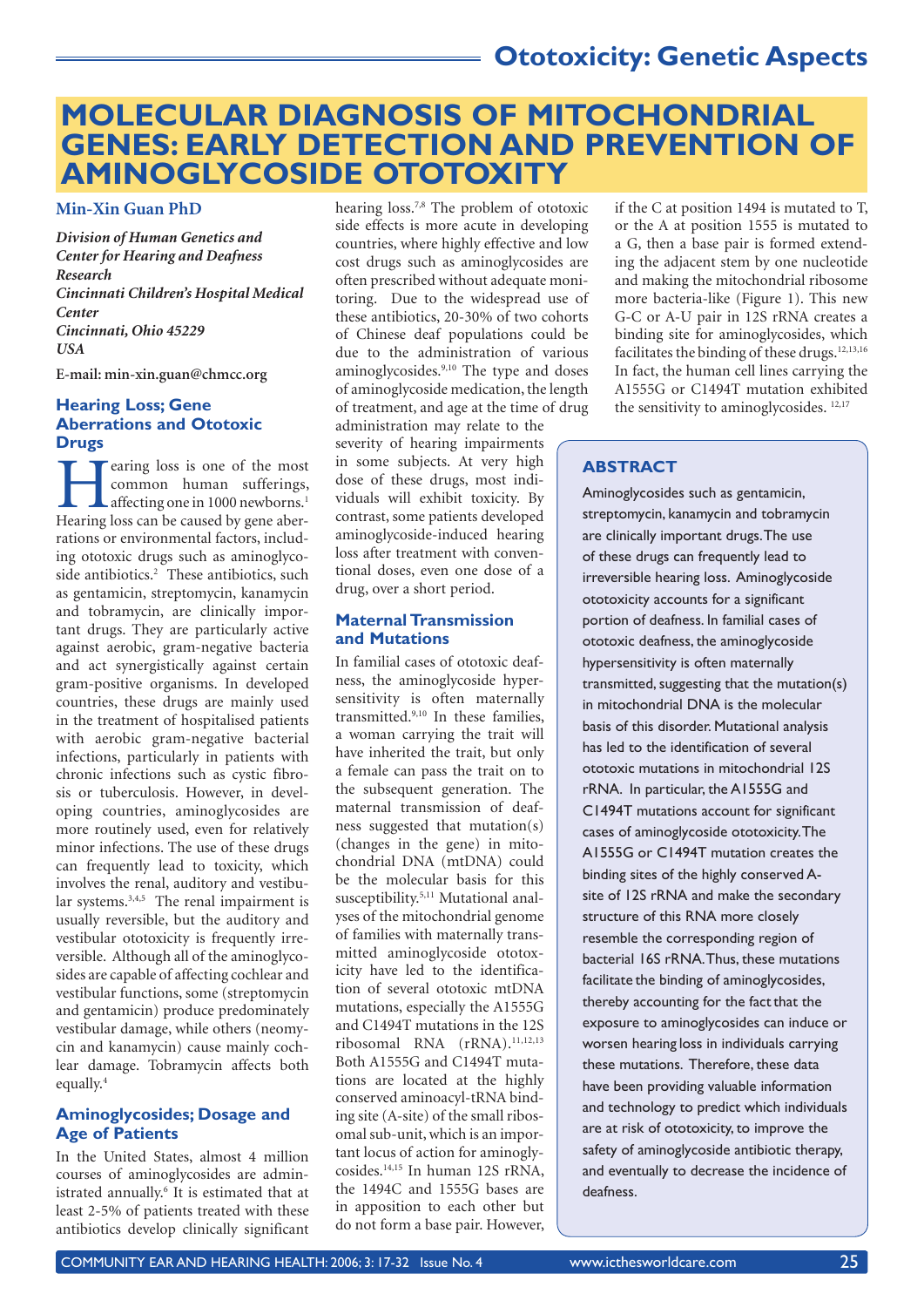### **Ototoxicity: Genetic Aspects**



*Fig. 1: The sites of the A1555G and C1494T mutations in the decoding region of mitochondrial 12S rRNA.* 

### **Mutations, Aminoglycosides and Hearing Loss**

The A1555G mutation has been found in many families and sporadic cases worldwide,<sup>12,18,19,20</sup> while the C1494T mutation has been reported in Chinese and Spanish families.13,21 These mutations account for approximately 20% of deafness patients with a history of exposure to aminoglycosides.<sup>11,22,23</sup> In the absence of exposure to aminoglycosides, the A1555G or C1494T mutation also produces a non-syndromic hearing loss.<sup>13,18</sup> Matrilineal relatives among families or within families carrying these mutations exhibited variable penetrance and expressivity, including severity and age of onset in hearing impairment, ranging from profound congenital deafness, to severe and moderate progressive hearing loss of later onset, to completely normal hearing.12,13,18,19,20 In some families carrying these ototoxic mutations, only one or a few matrilineal relatives suffered from deafness, while the majority of members in these families exhibited normal hearing.<sup>20</sup> The incomplete penetrance of hearing loss and the mild biochemical defects indicated that the A1555G or C1494T mutation itself is insufficient to produce the deafness phenotype.<sup>11</sup> Therefore, other modifier factors, such as aminoglycosides, are required for the phenotypic manifestation of the A1555G

or C1494T mutation. Aminoglycosides, which are concentrated in the perilymph and endolymph of the inner ear,<sup>24</sup> can worsen mitochondrial dysfunctions in cochlear cells in susceptible subjects carrying the A1555G or C1494T mutation. As a consequence, exposure to aminoglycosides leads to tissue specific defects in those cells, thereby inducing or worsening hearing loss in individuals carrying these ototoxic mtDNA mutations. In particular, those children, under ten years old, carrying these ototoxic mtDNA mutations will develop severe or profound hearing loss if given these drugs, even at conventional doses.

Mutations in mitochondrial 12S rRNA are one of the molecular bases for aminoglycoside ototoxicity. Two ototoxic mitochondrial 12S rRNA mutations account for approximately 20% of cases with aminoglycoside ototoxicity.<sup>11,21,23</sup> These data have significant clinical and social impacts. However, the ototoxicity associated with these mutations can be preventable through a combination of evaluating family history and molecular analysis of 12S rRNA gene in susceptible individuals. Every individual, prior to an administration of aminoglycosides, should be examined for a family history. If a member(s) of a family suffered from aminoglycoside-induced deafness, others

should be screened for 12S rRNA mutations. Those, who are positive for 12S rRNA mutations, should be warned that they are at risk of aminoglycoside ototoxicity and avoid the use of these drugs. Therefore, genetic and molecular approaches can help us predict which individuals are at risk of ototoxicity, improve the safety of aminoglycoside antibiotic therapy, and eventually decrease the incidence of deafness.

### **Acknowledgement**

These investigations were supported by NIH grants DC04958 and DC05230 from the National Institute on Deafness and Other Communication Disorders to M.X.G.

### **References**

- 1. Genetic epidemiology of hearing impairment. Morton ME. *Ann NY Acad Sci.* 1991; **630**:16-31.
- 2. Genetics, genomics and gene discovery in auditory system. Morton CC. *Hum Mol Genet.* 2002*;* **11**: 1229-1240.
- 3. Aminoglycosides. Lortholary O, Tod M, Cohen Y, Petitjean O. *Med Clin North Am.* 1995; **79**: 761-798.
- 4. Antimicrobial agents. Sande MA, Mandell GL. *In* Goodman and Golman's: The Pharmacological Basis of Therapeutics, 8th Edition. Gilman A G, Rall T W, Nies A S, Taylor P (Eds): 1098-1116. Pergamon Press, Elmsford, NY (1990).
- 5. Genetic factors in aminoglycoside toxicity. Fischel-Ghodsian N. *Pharmacogenomics.* 2005; **6**:27-36.
- 6. Aminoglycoside research 1975-1985: prospects for development of improved agents. Price K E. *Antimicrob Agent Chemother*. 1986; **29**: 543-548.
- 7. Risk factors for the development of auditory toxicity in patients receiving aminoglycosides. Moore R D, Smith CR, Lietman P S. *J Infect Dis.* 1984; **149**:23-30.
- 8. Drug ototoxicity. Rybak L P. *Ann Rev Pharmacol Toxicol.* 1986; **26**:79-99.
- 9. Genetic aspects of antibiotic induced deafness: mitochondrial inheritance. Hu D N, Qui W Q, Wu B T, Fang L Z, Gu Y P, Zhang Q H, Yan J H, Ding Y Q, Wong H. *J Med Genet.* 1991; **28**:79-83.
- 10. Mutational analysis of the mitochondrial 12S rRNA gene in Chinese pediatric subjects with aminoglycoside induced and non-syndromic hearing loss. Li Z, Li R, Chen J, Liao Z, Zhu Y, Qian Y, Xiong S, Heman-Ackah S, Wu J, Choo D I, Guan M-X. *Hum Genet.* 2005; **117**: 9-15.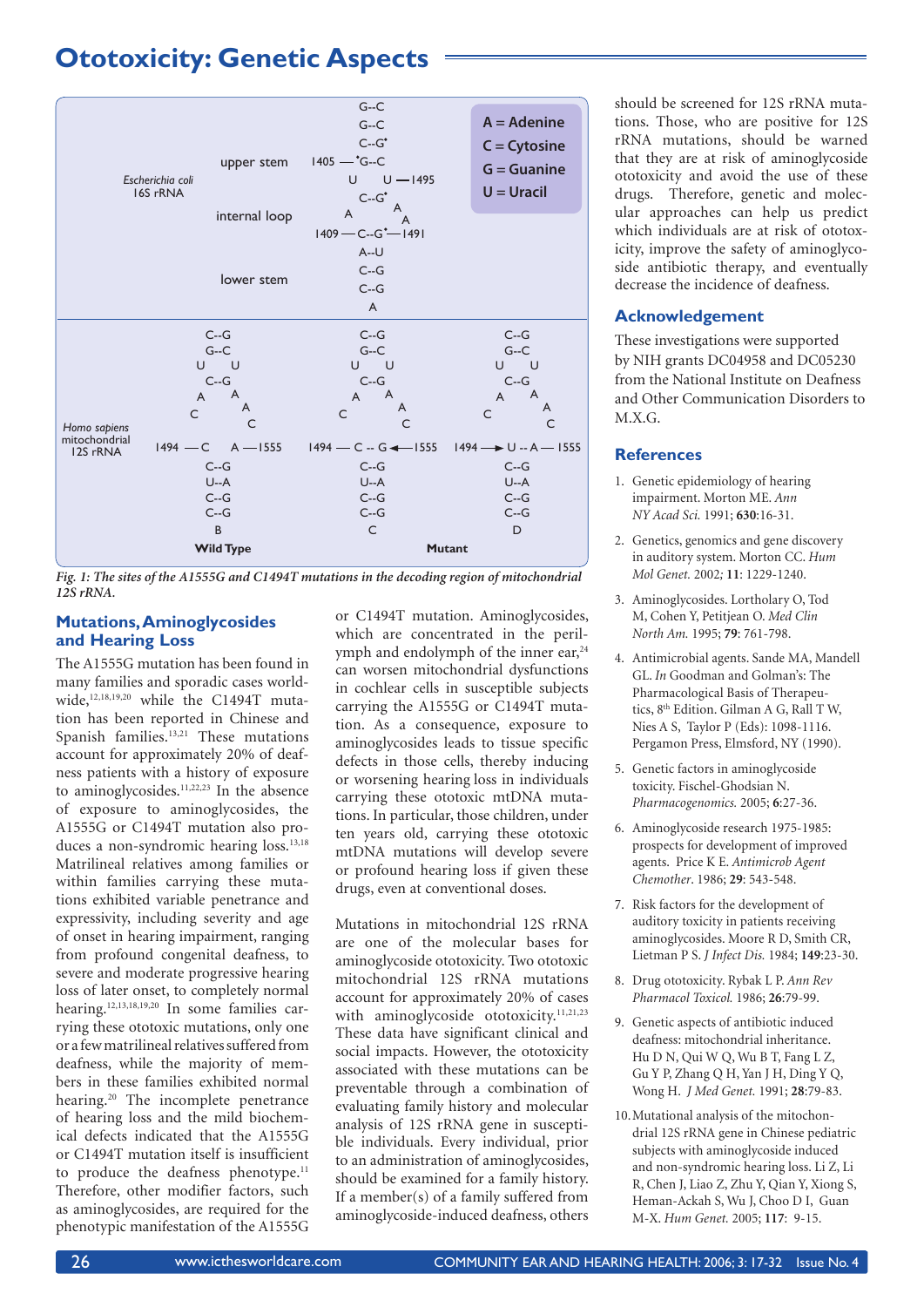### **Ototoxicity: Genetic Aspects**

- 11. Prevalence of mitochondrial 12S rRNA mutations associated with aminoglycoside ototoxicity. Guan MX. *The Volta Review.* 2005; **105**: 211-237.
- 12. Mitochondrial ribosomal RNA mutation associated with both antibioticinduced and non-syndromic deafness. Prezant T R, Agapian J V, Bohlman M C, Bu X, Oztas S, Qiu W Q, Arnos K S, Cortopassi G A, Jaber L, Rotter J I, Shohat M, Fischel-Ghodsian N. *Nature Genet.* 1993; **4**: 289-294.
- 13. Maternally inherited aminoglycosideinduced and non-syndromic deafness is associated with the novel C1494T mutation in the mitochondrial 12S rRNA gene in a large Chinese family. Zhao H, Li R, Wang Q,Yan Q,Deng J H, Bai Y, Young W Y, Guan M X. *Am. J. Hum. Genet*. 2004; **74**: 139-152.
- 14. Interactions of a small RNA with antibiotic and RNA ligands of the 30S subunit. Purohit P, Stern S. *Nature.* 1994; **370**: 659–662.
- 15. Interaction of antibiotics with functional sites in 16S ribosomal RNA. Moazed D, Noller H F. *Nature.* 1987; **327**: 389-394.
- 16. Specific binding of aminoglycosides to a human rRNA construct based on

a DNA polymorphism, which causes aminoglycoside-induced deafness. Hamasaki K, Rando R R. *Biochemistry.* 1997; **36**:12323-12328.

- 17. A biochemical basis for the inherited susceptibility to aminoglycoside ototoxicity. Guan M X, Fischel-Ghodsian N, Attardi G. *Hum Mol Genet.* 2000; **9**:1787-1793.
- 18. Familial progressive sensorineural deafness is mainly due to the mtDNA A1555G mutation and is enhanced by treatment with aminoglycosides. Estivill X, Govea N, Barcelo A, Perello E, Badenas C, Romero E, Moral L, Scozzari R, D'Urbano L, Zeviani M, Torroni A. *Am J Hum Genet.* 1998; **62**: 27-35.
- 19. Non-syndromic deafness associated with a mutation and a polymorphism in the mitochondrial 12S ribosomal RNA gene in a large Zairean pedigree. Matthijs G, Claes S, Longo-Bbenza B, Cassiman J-J. *Eur J Hum Genet.* 1996; **4**:46-51.
- 20. Extremely low penetrance of deafness associated with the mitochondrial 12S rRNA mutation in 16 Chinese families: implication for early detection and prevention of deafness. Dai P, Liu X, Han D, Qian Y, Huang D, Yuan H, Li W, Yu F, Zhang R, Lin H, He Y, Yu Y, Sun

### **1st INTERNATIONAL CONFERENCE ON PREVENTION AND REHABILITATION OF HEARING IMPAIRMENT Beijing, 26-28 April, 2007**

**Hosted by the CHINA REHABILITATION RESEARCH CENTER FOR DEAF CHILDREN (CRRCDC), and co-sponsored by the CRRCDC and the WORLD HEALTH ORGANIZATION.**

#### **The conference will address:**

- Setting up National Programmes for prevention: obligations and functions of governments and NGOs
- Prevention of hearing impairment through the life span
- Prevention of particular causes of hearing impairment
- Prevention of hearing impairment in the community and at the primary level of health care
- Early detection of hearing impairment in neonates, infants and young children
- Epidemiology and economic aspects of prevention of hearing impairment
- Hearing and speech rehabilitation
- Technologies of assistive devices
- Provision of affordable hearing aids and services

**Journals available FREE**

**to Developing Countries**

• Community Ear and Hearing Health • Developing Mental Health

• Community Dermatology

• Repair and Reconstruction

Q, Qin H, Li R, Zhang X, Kang D, Cao J, Young W Y, Guan M X. Biochem Biophys Res Commun. 2006; **340:**194-199.

- 21. Molecular and clinical characterisation of three Spanish families with maternally inherited non-syndromic hearing loss caused by the 1494C->T mutation in the mitochondrial 12S rRNA gene. Rodriguez-Ballesteros M, Olarte M, Aguirre L A, Galan F, Galan R, Vallejo L A, Navas C, Villamar M, Moreno-Pelayo M A, Moreno F, del Castillo I. *J Med Genet*. 2006; **43**:e54.
- 22. Mitochondrial gene mutation is a significant predisposing factor in aminoglycoside ototoxicity. Fischel-Ghodsian N, Prezant T R, Chaltraw WE, Wendt K A, Nelson R A, Arnos K S, Falk R E. *Am J Otolaryngol.* 1997; **18**:173 -178.
- 23. Prevalence of mitochondrial gene mutations among hearing impaired patients. Usami S I, Abe S, Akita J, Namba A, Shinkawa H, Ishii M, Iwasaki S, Hoshino T, Ito J, Doi K, Kubo T, Nakagawa T, Komiyama S, Tono T, Komune S. *J Med Genet.* 2000; **37**:38–40.
- 24. Pharmacokinetics of aminoglycoside antibiotics in blood, inner ear fluids and their relationship to ototoxicity. Henley C M, Schacht J. *Audiology.* 1988; **27**:137-146.  $\Box$

### **For more information please check:**

- www.chinadeaf.com/prhi/list/list\_59\_1.html
- www.who.int/pbd/deafness/en/

#### Or contact:

**China Rehabilitation Research Center for Deaf Children** (CRRCDC) A8, Huixin Li, Chaoyang District Beijing, 100029 **CHINA** Email: shjournal@263.net

**Conference Organizers** Email: **pthi@chinadeaf.com**

**World Health Organization** Email: **hearing@who.int**



#### **www.icthesworldcare.com**

**Contact:** Dr Murray McGavin *ICTHES World Care, PO BOX 4101 Glasgow G53 9AF Scotland, UK* **Tel:** +44 (0)141 429 3377 **E-mail:** info@icthesworldcare.com

*Please state: Name, Full Postal Address, E-mail Address & Occupation*

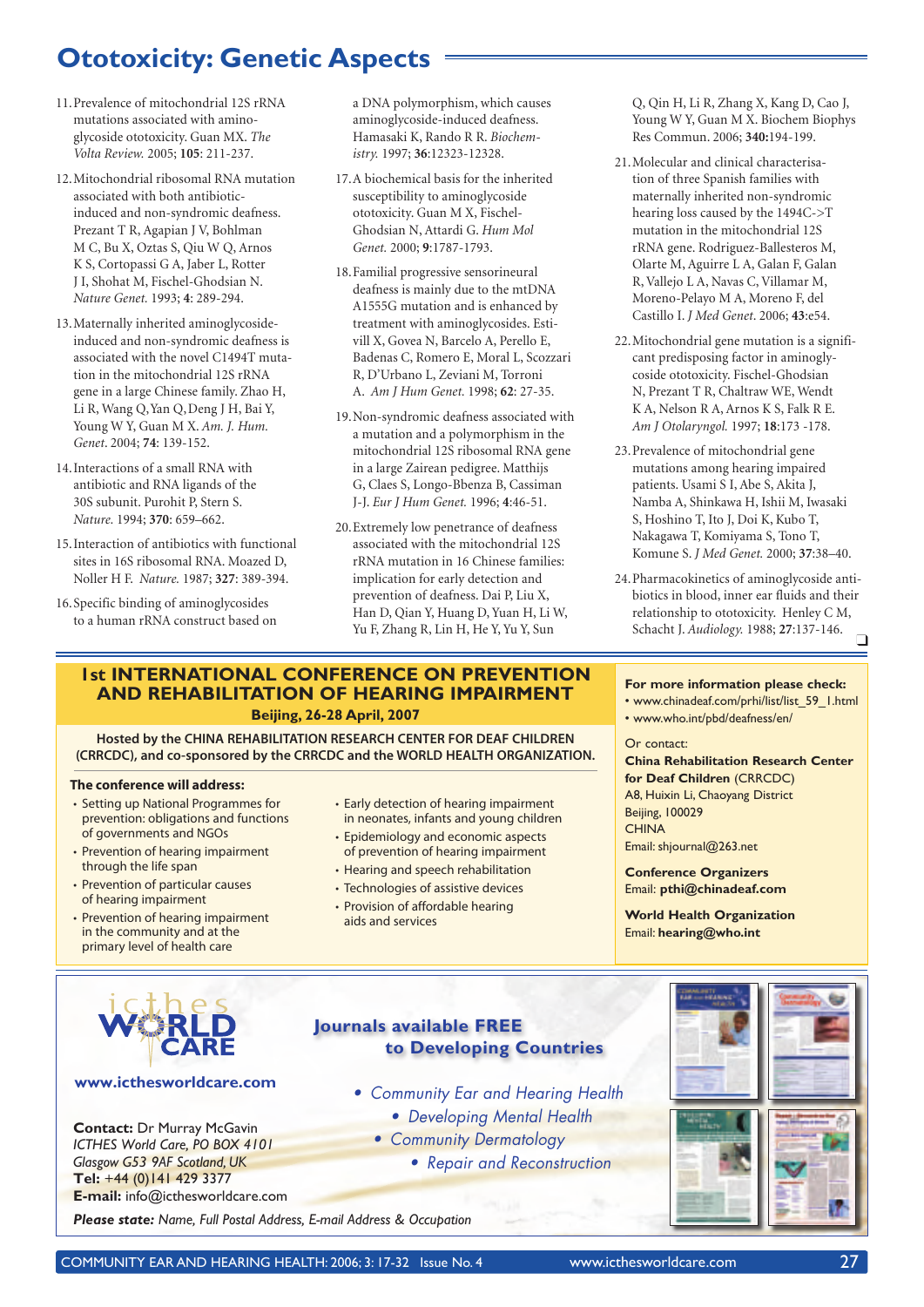### **Prevention of Hearing Impairment: Bolivia**

### **THE NEED OF A PROGRAMME FOR THE PREVENTION OF HEARING IMPAIRMENT IN BENI STATE, BOLIVIA**

**Diego J Santana-Hernández MD**

*Foundation Totai Casilla 158 Trinidad-Beni Bolivia*

**E-mail: santanadj@coteautri.net.bo**

#### **Dr Diego Santana-Hernández**

is an ENT Surgeon and General Practitioner. Since 2000 he has worked as a missionary doctor in Bolivia, commended and supported together with his wife Joanne by Carrubbers Christian Centre in Edinburgh, Scotland. He presently chairs Foundation Totai, a community orientated charity.

### **Introduction**

In the Bolivian Amazonian prairies, Beni State has a surface area of 213,564 km<sup>2</sup> (approximately half the size of Spain). It has a dispersed n the Bolivian Amazonian prairies, Beni State has a surface area of 213,564 km<sup>2</sup> (approximately half population of 406,982 inhabitants, of which 89,613 live in Trinidad, capital of Beni.<sup>1</sup> Bolivia is the poorest country in South America (64% of the people live below the poverty line). In 2004, GNP per capita was \$US 1051 (871€). Direct foreign investment exceeds public investment. \$US 6.5 per person per year is provided for health care.<sup>1</sup>

Life expectancy is 62.9 years (men: 61.3 years; women: 64.5 years). Bolivia has the lowest number of deliveries attended by health professionals and the highest maternal mortality in South America: 234 for every 100,000 live births. (In the year 2000, the World Health Organization reported an average of 20 per 100,000 live births in the developed countries). Hospital early neonatal mortality (during first 7 days of life) and infant mortality (under 1 year) are 10 and 54 per 1000 live births, respectively.<sup>1</sup>



### **Justification**

### **1. Absence of programmes for promotion of ear and hearing health**

In a preliminary population based survey, out of a sample group of 658 school children (age 7 to 18), 105 presented with ear or hearing problems (16%). Impacted wax in the ear canal was the main finding, followed by chronic otitis media.

### **2. Absence of programmes for the prevention of hearing impairment**

There are no population based studies to determine either incidence or prevalence of hearing impairment in Bolivia, nor is there a register of people with hearing disabilities. The World Health

Organization, based upon investigations carried out in countries with similar characteristics, estimate that 10% of the population suffer some type of disability.2 The Japanese International Cooperation Agency (JICA), according to investigations carried out in Bolivia in 1998, established that 9.13% of the people with disability studied suffer a disabling hearing loss according to the WHO definition.<sup>3</sup>

Correlating those figures to the population in Beni (0.913%), we estimate a prevalence of 3,716 persons with a disabiling hearing disability. In 2004, 8,268 births were registered in the State (out of 13,528 expected by the Instituto Nacional



*Fig. 1: Representation of the reality of stage sequence in the process of diagnosis and integration*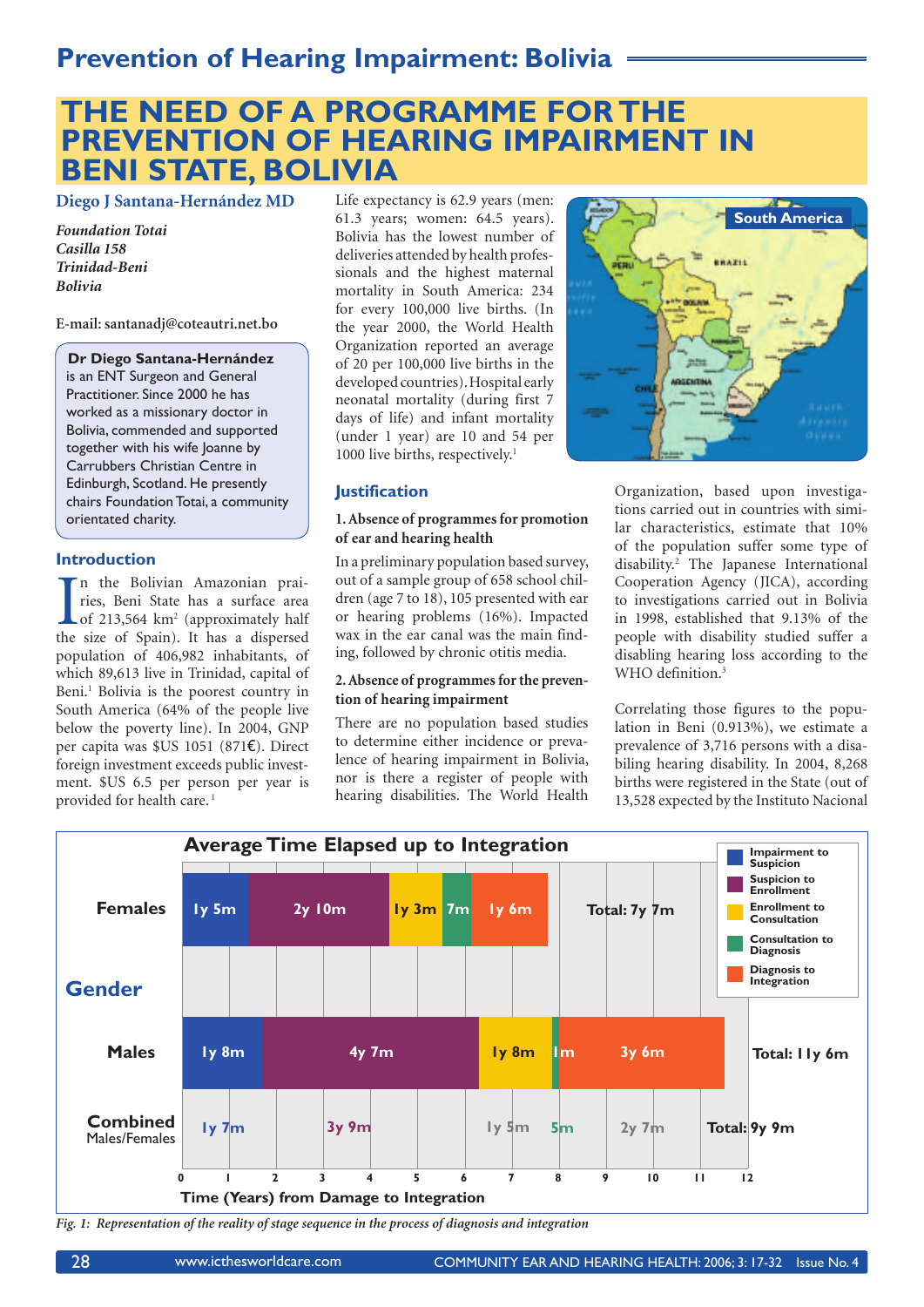### **Prevention of Hearing Impairment: Bolivia**



*Fig. 2: Community hearing testing in Cobija Photo: Diego Santana*

de Estadística<sup>1</sup>), and, of these, 2473 were hospital births in Trinidad alone. Our locally determined aetiology for hearing impairment in Trinidad (under 18 years old) is: 36% acquired, 50% congenital and 14% perinatal. Due to moderate hearing loss being largely undiagnosed in our population of reference, we have been unable to gather enough data to give a realistic estimated incidence for moderate hearing loss.

### **3. Absence of programmes for early detection of deafness**

Early diagnosis of a hearing impairment in Trinidad-Beni (before 2 years) occurs in 7.8% of cases, and late diagnosis in 92.2%.In developed countries, 50% cases of deafness are diagnosed before age 3 years.4 Average age at diagnosis in Trinidad is *9 years 1 month (Females: 8 years; Males: 10 years, 4 months),* children with a profound hearing loss being diagnosed earlier than those whose loss is severe.<sup>5</sup>

### **Study**

A retrospective closed analytical study of 64 students attending the only School for the Deaf in Trinidad was performed, aiming to study the aetiology of hearing impairment and reasons for the delayed diagnosis of deafness. All the students had a chronic hearing impairment greater than 60 dB HL average for the better ear. Both aetiology and the diagnostic process (timing and investigations) were examined. In order to better evaluate such delay in reaching a diagnosis, the period from the moment when hearing impairment occurred until final integration into society took place, was divided into 5 stages:

- 1. Hearing impairment occurred (day of delivery in congenital cases) to moment when family suspected hearing impairment (HIO-FSHI)
- 2. Family suspicion of hearing impairment until medical consultation was requested (FSHI-MCR)
- 3. Medical consultation to definitive diagnosis of hearing impairment (MCR-DDHI)
- 4. Definitive diagnosis to enrollment in special school (or special support group) (DDHI-ESS)
- 5. Enrollment in special school to 'integration' into society (ESS-IS)

### **Findings**

The generally accepted aetiological proportions for congenital deafness are: 50% hereditary, 25% non-hereditary and 25% idiopathic. 6,7 These differ from our study: the hereditary group is relatively smaller (31%); non-hereditary (34%) and idiopathic (34%) are greater. This finding is not unique to our population and is to be expected in an environment with a high prevalence of infectious diseases and limited methods for establishing a diagnosis.<sup>5</sup>

The high proportion of prematurity/ low birth weight and foetal complications such as severe hypoxia in perinatal cases (89% of total), and of meningitis in acquired cases (39% of medical causes), is described by other authors, however, their relative proportion is elevated in our population. The same is true of acquired hearing impairment due to trauma, where 26% of our series contrast with the significantly lower figures of developed countries (not greater than 9%). *Thirtysix percent (36%) of acquired hearing impairment in a mainly infant population, highlights the need to carry out programmes to educate and enable the population to prevent hearing impairment and related systemic illnesses.5*

### **Reality in Beni**

In our study, average *total time elapsed* from the moment when hearing damage occurred until 'integration into society' (school or work) of the hearing impaired person took place is: *9 years and 9 months***.** A significant difference exists between genders*: males: 11 years*  **6 months; females: 7 years, 7 months** <sup>5</sup> (Figure1).

The average *time elapsed by stage* is:

- 1. HIO-FSHI (Impairment to suspicion): **1 year 7 months**
- 2. FSHI-MCR (Suspicion to consultation): **5 years 2 months**
- 3. MCR-DDHI (Consultation to diagnosis): -**1 year 10 months**
- 4. DDHI-ESS (Diagnosis to schooling): **1 year 5 months**
- 5. ESS-IS (School to integration): **2 years 7 months.**

### **Interpretation**

There is a significant and important delay for congenital hearing impairment in stage 1: an average *2 years 4 months* passed before relatives suspect it (compared to 2 months, 2 weeks in acquired cases). However, the most significant delay in diagnosis happens in stage 2, *from family suspicion to requesting specialist consultation: average 5 years, 2 months,* with a significant difference between genders: males: 6 years 3 months; females: 4 years 1 month. The negative symbol of stage 3 indicates that the norm is to enter special schooling *before* medical or audiological evaluation takes place. For a clearer interpretation of the sequence see Figure 1.

Frequently, the request for consultation takes place at the schools (special or main stream); this fact and eventuality delays definite diagnosis due to lack of referral routes to health services. As defined by Flores and Berruecos,8 *' It is important to distinguish between identification and diagnosis, the latter being the one which leads to the appropriate therapeutic and rehabilitation programmes.'*

We agree with other authors <sup>9</sup> that the *best solution to reduce time* elapsed from moment of hearing damage to specialist consultation (stages 1 and 2) is to *establish systems of universal screening at the health institutions*. This action is limited in our environment, as the Public Health Insurance, for both the mother throughout pregnancy until 6 months after delivery and for the child up to 5 years of age, is hugely underused and lacks basic provision.



*Fig. 3: Donated hearing instrument (Guayaramerín)*

*Photo: Joanne Santana*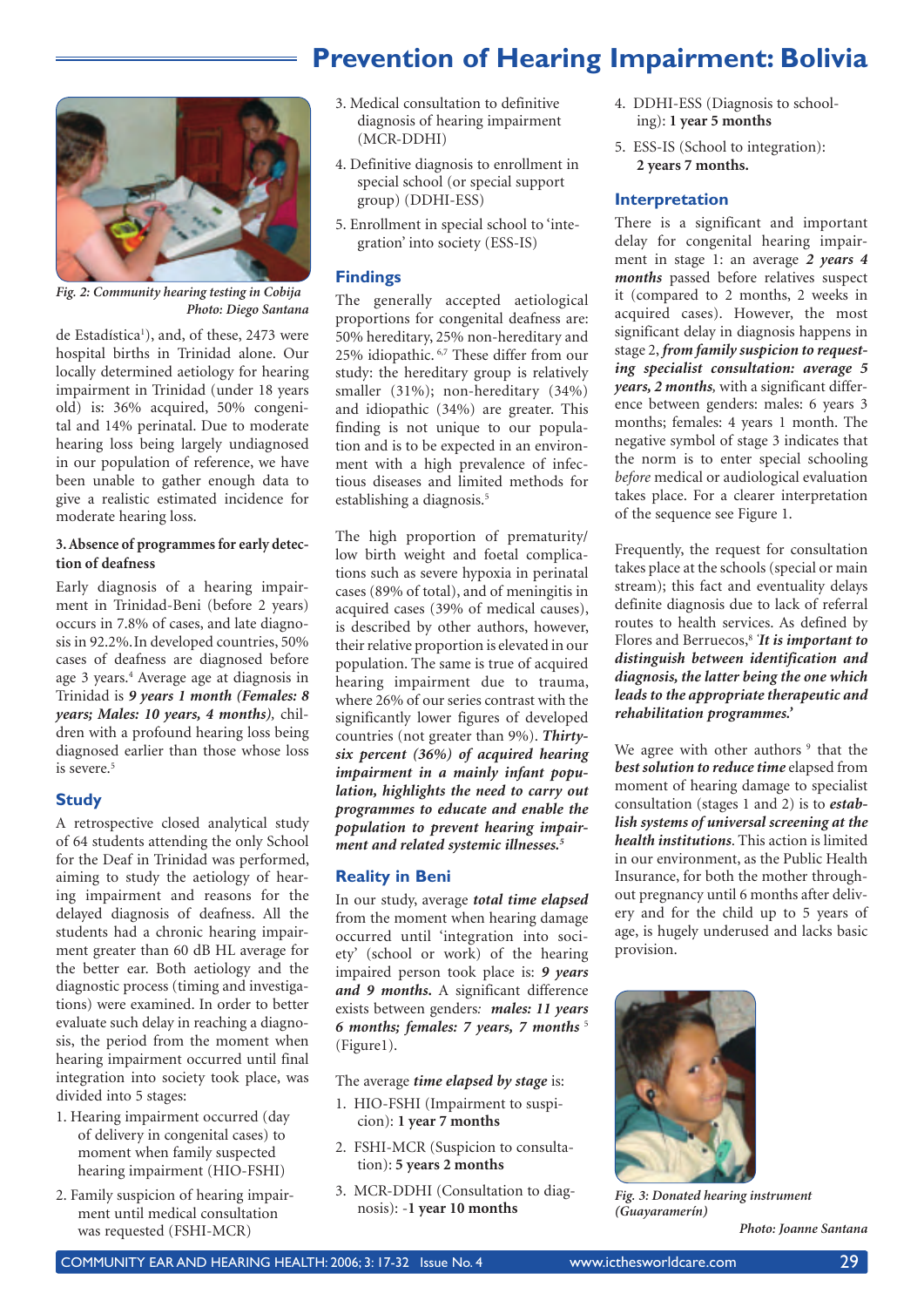### **Prevention of Hearing Impairment: Bolivia**

### **Present Setting**

Currently there are two special Schools of/for the Deaf in Beni: 'Arca Maranata' in Riberalta and IDEPPSO-Beni, Trinidad. In 2005, the first School enrolled 37 students and the second 50. This highlights the situation of the estimated 1000 children of school age with hearing disability, in the Beni, who are neither identified nor registered.

Seventy-seven percent (77%) of our study group are under 19 years old, comparable to 75% of disabled people attending rehabilitation institutions in Bolivia reported by JICA. According to M. Guevara,10 in Bolivia, only *1.6% of those with hearing disability are integrated* into education and the labour market, which represents 6% of the total disabled population (or with learning difficulties) successfully integrated in the country.

### **Programme**

The setting of a programme for the prevention of hearing impairment, with activities for primary, secondary and tertiary prevention, seems to be the way forward to alleviate the burden of hearing disability in Beni and Bolivia.

### **Hope**

For such a programme to see the light, it will be necessary to join the efforts of

**Atfaluna News Update**

resident health professionals and external aid agencies. To integrate it into the National Health Service will take some extra help. By their fruit you will recognise them. 11

### **References**

- 1. Population Census 2001/Projections. Economical data 2002-2004. INE (Instituto Nacional de Estadística de Bolivia) / WHO. *In* Indicadores Demográficos y Económicos. Web Page: http://www. ine.gov.bo and Government links.
- 2. Estimación de la población con discapacidad en países subdesarrollados. OMS / WHO. (1997).
- 3. Study of 16,880 persons with disability attended by rehabilitation programmes in Bolivia. JICA (Japanese International Cooperation Agency). *In* Realidad Social de las Personas con Discapacidad en Bolivia. JICA Reports. La Paz. (1999).
- 4. Inner ear, genetic sensorineural hearing loss. Strasnick B, Hoffmann K. Eastern Virginia Med School. 2003 [Medline].
- 5. Ser sordo en el Beni, Bolivia: Manejo del Déficit Auditivo en países deprimidos. Santana-Hernández DJ, Santana-Hernández JL, Barboza I. *ENT News Español.* 2004; **1**(6): 6-11.
- 6. Epidemiology, etiology and genetic patterns. Cohen MM, Gorlin RJ. Oxford University Press. NY (1995): 9-21.
- 7. Sensorineural Hearing Loss in Children-Genetic. Paparella MM, Schachern PA. *In* Otolaryngology; **vol II:** Otology and Neuro-Otology. Paparella et al. Third Edition, W B Saunders Company, Philadelphia (1991).
- 8. Identificación y Diagnóstico tempranos de los problemas auditivos. Berruecos P. In El niño sordo de edad preescolar. Flores L, Berruecos P, Editorial Trillas, Mexico D F (1991).
- 9. Detección Precoz de la hipoacusia. Martínez R, Benito JI, Condado Ma A et al. *Acta Otorrinolaringológica Española.* 2003; **54**: 309-315.
- 10. Población integrada a la educación formal. Guevara M. *In* Ofertas Educativas para personas con necesidaes educativas especiales en Bolivia. Guevara M, Dirección Nacional de Educación Especial, La Paz (1997).
- 11. The New Testament: Matthew. *In* The Holy Bible, New International Version, Holman Bible Publishers, Nashville (1998).

# Streshface

**GRAPHIC DESIGN. WEB DEVELOPMENT.** Bespoke design: websites, promotional materials, branding, magazines and much more.

 $\Box$ 

**info@freshfacemedia.com 0 (44) 141 552 9900** (Glasgow, UK)

**www.freshfacemedia.com**

# **ATFALUNA NEWS UPDATE, JANUARY 2006**



*Atfaluna Society for Deaf Children PO Box 1296 – 72 Philisteen St Gaza City The Gaza Strip The Palestinian Authority*

#### *Email: atfaluna@atfaluna.net*

### **Very Dear Friends**

It's a warm and sunny morning here in the Gaza Strip, and already there are subtle signs of spring in the air. The clear blue skies made for a perfect day to be outdoors, but few cars and even fewer

people are on the streets. It's post-election Palestine and the mood is one of uncertainty and apprehension. Years of military occupation and political unrest have instilled in most an uncanny sense of when it's just best to stay indoors and wait it out.

The children are back to school today following their three-week mid-year break. They are clearly happy to be back where their friends, teachers, and staff members 'speak' their native tongue, Palestinian Sign Language. This morning the playground was a sea of hands of

all sizes…hands whose eloquent movements so expressive and so meaningful in context and concept, that stories of thousands of words are expressed in only a few minutes. I watch as two three-yearolds hug each other and say how much they've missed each other and it's clear that they mean it.

How good it feels to see the children hold their heads up high in surroundings where disability has always carried with it social stigma that cannot be erased overnight. I feel proud of the children, their parents, their teachers. I feel proud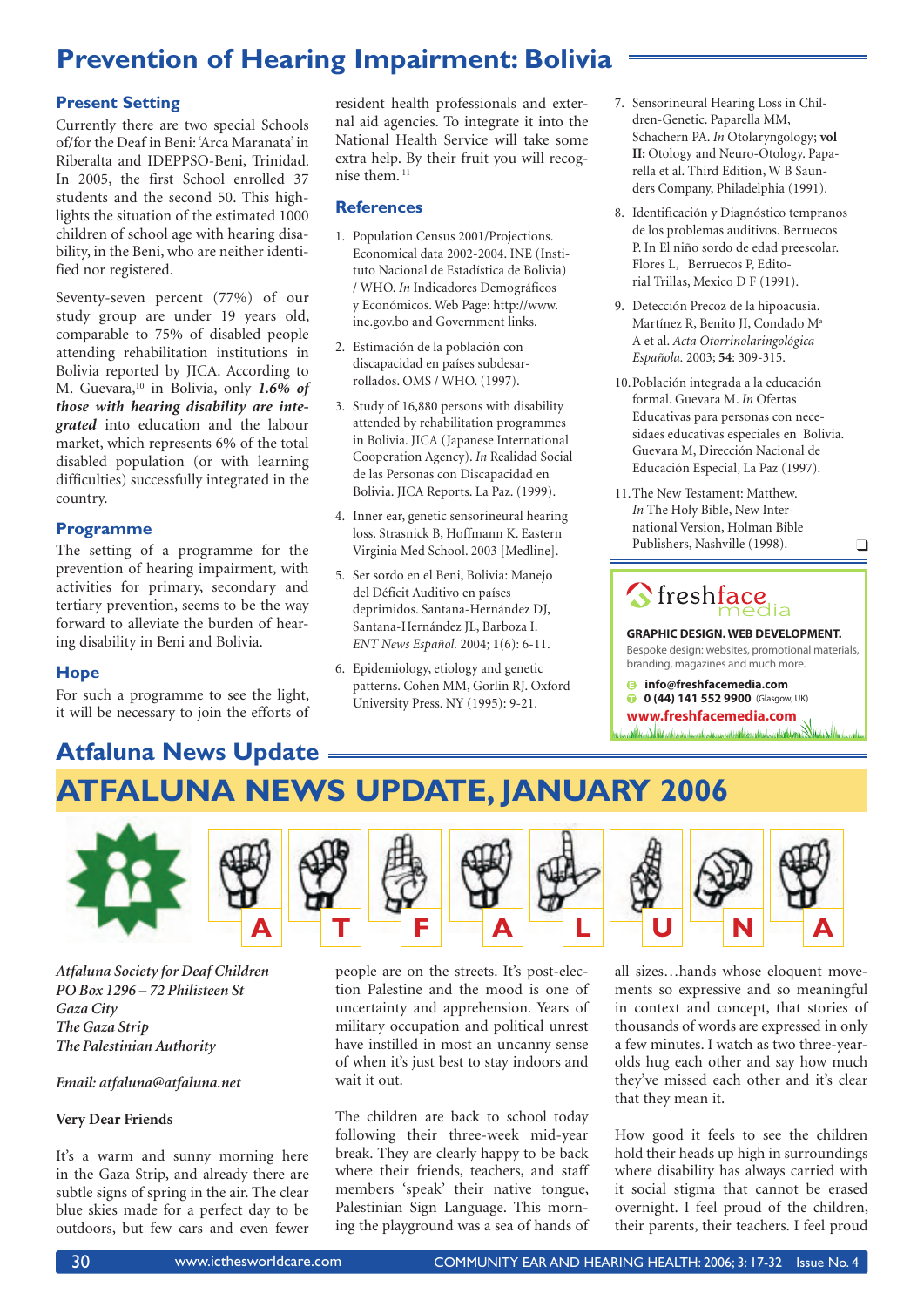**Atfaluna News Update**

of what we have been able to achieve through the help and partnerships with our good friends and supporters the world over.

One of the exciting new programmes being implemented at Atfaluna this year is a 4-year training course to teach young deaf women and men to be teaching assistants. Both practical and theoretical training takes place at Atfaluna where the participants assist experienced teachers of the deaf in the classroom, learn to prepare lesson plans and teaching resources, and acquire the skills needed to assist in classroom management.

Fedwa, now 19 years old, was one of the first students to attend the Atfaluna School when it was established in 1992. Always an outstanding student, Fedwa is an excellent role model for other deaf children. A natural comedienne and talented actor, Fedwa is active in the Atfaluna Deaf Theatre Group where her favourite role is the mean stepmother in the group's Cinderella production. One of her favourite pastimes is baking traditional sweets which she learned in an Atfaluna culinary arts training course. Fedwa had thought of starting a homebased sweets business with her mother, but decided that helping other deaf children was her responsibility. She is excited about becoming an assistant teacher one day and hopes to be able to help deaf children to understand more easily things that she had difficulty grasping as a student.

On behalf of everyone here at Atfaluna, I would like to thank you most sincerely

for all your support to the children in our care…children like Fedwa who would never have had a chance in life without your encouragement and support.

#### Sincerely

**Geraldine (Gerry) Shawa Executive Director**

### **Editor's Comment**

Although this letter from Geraldine Shawa of the **Atfaluna Society for Deaf Children** was received many months ago, its warm and encouraging news of a very significant programme is considered important to share with our readers.

 $\Box$ 

**Abstracts**

### **Combined effects of noise and mixed solvents exposure on the hearing function among workers in the aviation industry**

### **Kim J, Park H, Ha E, Jung T, Paik N, Yang S**

*Department of Preventive Medicine College of Medicine Ewha Womans University 911-1, Mok-6-dong Yangcheon-ku Seoul 158-060 Korea*

This study aims to evaluate the effect of occupational exposure to noise and organic solvents on hearing loss in the aviation industry. The study population comprised 542 male workers, who worked in avionics jobs in Kimhae, Korea, who kept records of work environment evaluations and medical examinations. The Cumulative Exposure Index (CEI) was constructed to assess the lifetime cumulative exposure of the workers, and pure tone audiometry (PTA) data of the workers from the biannual medical surveillance was used to assess hearing loss. The prevalence of hearing loss found in the group exposed to noise and mixed solvents simultaneously (54.9%) was higher than those in the other groups (6.0% in the unexposed, 17.1% in the noise-only, and 27.8% in the exposed to only solvents mixture). The relative

risks, adjusted for age, were estimated to be 4.3 (95% CI 1.7-10.8) for the noise only group, 8.1 (95% CI 2.0-32.5) for the noise and solvents group, and 2.6 (95% CI 0.6-10.3) for the solvents-mixture group. These suggest that chronic exposure to mixed solvents had a toxic effect on the auditory system. This raises the issue of whether hearing conversation regulations should be applied to all workers exposed to solvents.

**Published Courtesy of:** *Ind Health.* 2005; **43** (3): 567-573

### **Toxic solvents in car paints increase the risk of hearing loss associated with occupational exposure to moderate noise intensity**

#### **El-Shazly A**

*Misr University for Science and Technology College of Medicine Department of Otolaryngology Cairo Egypt*

#### *E-mail: amrel\_shazly@hotmail.com*

Solvents in car paints are a recognised source of occupational toxicity. In particular, they can cause DNA damage and occupational rhinobronchitis. However, little is known about their toxic effect in noise-induced hearing loss (NIHL) in humans. In this study, a 160 pure tone audiometric test was performed in workers in two independent factories to investigate whether toxic solvents in car paints can result in noise-induced hearing loss in workers exposed to moderate noise levels of less that 85 decibels (dB). It is shown that toxic solvents in car paints increase the risk associated with moderate noise exposure of less than 85 dB, with levels of NIHL being similar to those in workers exposed only to loud noises between 92.5 dB and 107 dB. Tinnitus and spells of dizziness were associated symptoms in all workers with NIHL, and asthma

was an associated disease in workers with NIHL exposed to car paints and moderate noise simultaneously. These results may indicate that toxic solvents in car paints act in synergism with moderate noise exposure, damaging the cochlear hair cells. The results also constitute firm grounds for monitoring the hearing of these workers and adherence to strict regulations about wearing special gowns and filtered masks during working hours to protect against this preventable occupational disease.

#### **Published Courtesy of:** *B-ENT.* 2006; **2** (1): 1-5